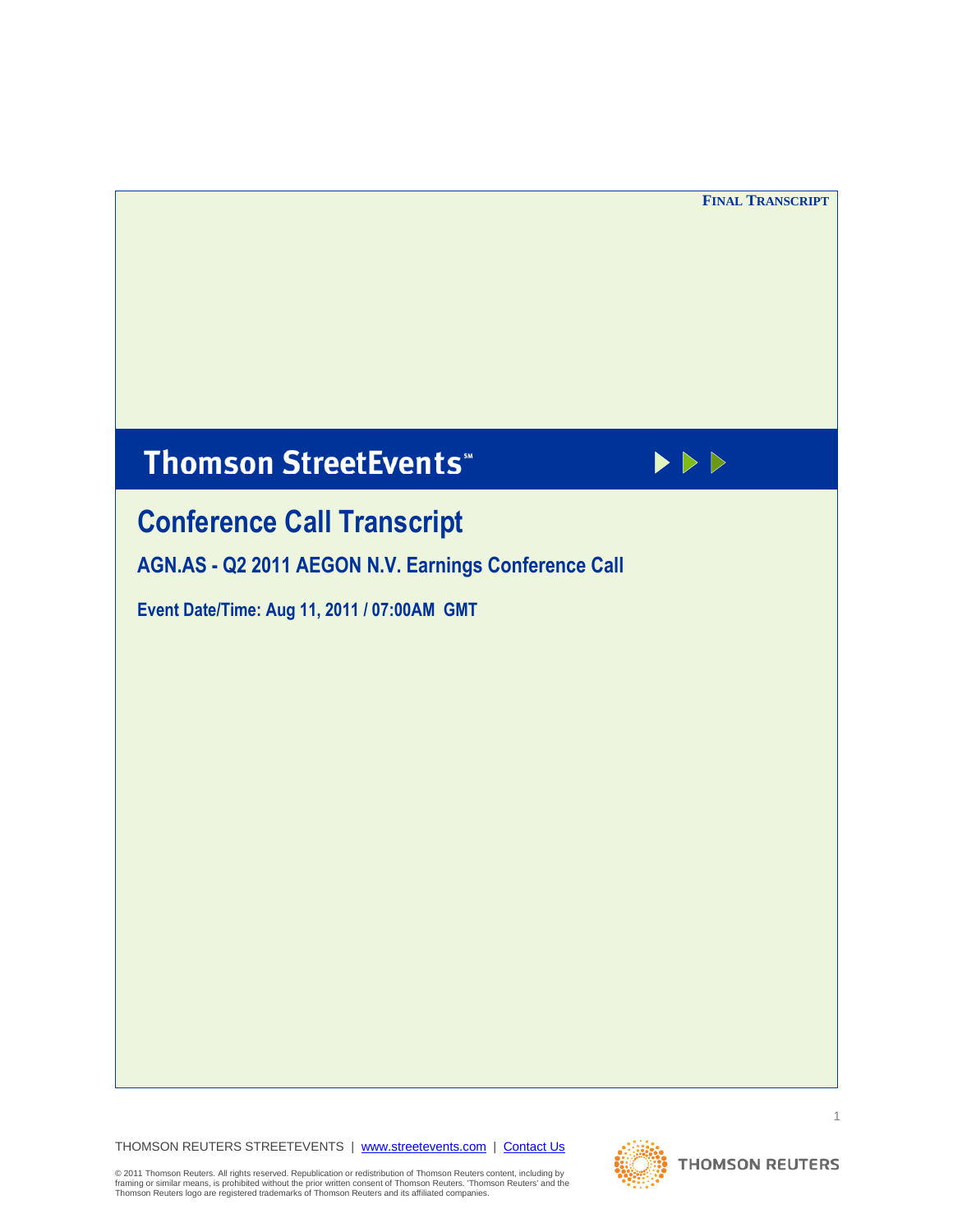# **C O R P O R A T E P A R T I C I P A N T S**

**Alex Wynaendts** *AEGON NV - Chairman and CEO*

**Darryl Button** *AEGON NV - CFO, Americas*

# **C O N F E R E N C E C A L L P A R T I C I P A N T S**

**Duncan Russell** *JP Morgan - Analyst*

**Farooq Hanif** *Morgan Stanley - Analyst*

**Hans Pluijgers** *Cheuvreux - Analyst*

**Michael van Wegen** *Bank of America - Merrill Lynch - Analyst*

**Nick Holmes** *Nomura - Analyst*

**William Hawkins** *Keefe, Bruyette & Woods - Analyst*

**Jan Willem Weidema** *ABN AMRO - Analyst*

**Lemer Salah** *SNS Securities - Analyst*

**Albert Ploegh** *ING - Analyst*

# **P R E S E N T A T I O N**

## **Operator**

Ladies and gentlemen, welcome to AEGON's second quarter 2011 results conference call for analysts and investors on Thursday August 11, 2011. (Operator Instructions). I will now hand the conference over to Alex Wynaendts. Please go ahead sir.

## **Alex Wynaendts** *- AEGON NV - Chairman and CEO*

Good morning and thank you for joining our call this morning on Aegon's second quarter results for 2011. Also joining me today are Michiel van Katwijk, Executive Vice President, Daryl Button, our CFO of the Americas, and Willem van den Berg, Head of Investor Relations. Before getting started let me just remind you to take a moment to review our disclaimer on forward-looking statements which is at the end of this presentation. As usual after the presentation we will be happy to take your questions.

During the quarter we made solid progress on our key strategic objectives. In June, as you know, we completed full repayment to the Dutch state, a very significant achievement for AEGON. The repayment put the crisis now firmly behind us and allows us to turn our full attention to the future. However, as you all know, we continue to experience a volatile and challenging economic environment.

But unlike in 2008 AEGON is today in a much better position to deal with financial turmoil. Over the past three years we've taken extensive measures to strengthen and to protect our balance sheet and these include increasing equity hedging for variable annuities in the US, hedging of our guarantees in the Netherlands, reducing our exposure to credit and interest rate markets, and then, as you're well aware, we've taken quite a

THOMSON REUTERS STREETEVENTS | www.streetevents.com | Contact Us

© 2011 Thomson Reuters. All rights reserved. Republication or redistribution of Thomson Reuters content, including by framing or similar means, is prohibited without the prior written consent of Thomson Reuters. 'Thomson Reuters' and the Thomson Reuters logo are registered trademarks of Thomson Reuters and its affiliated companies.

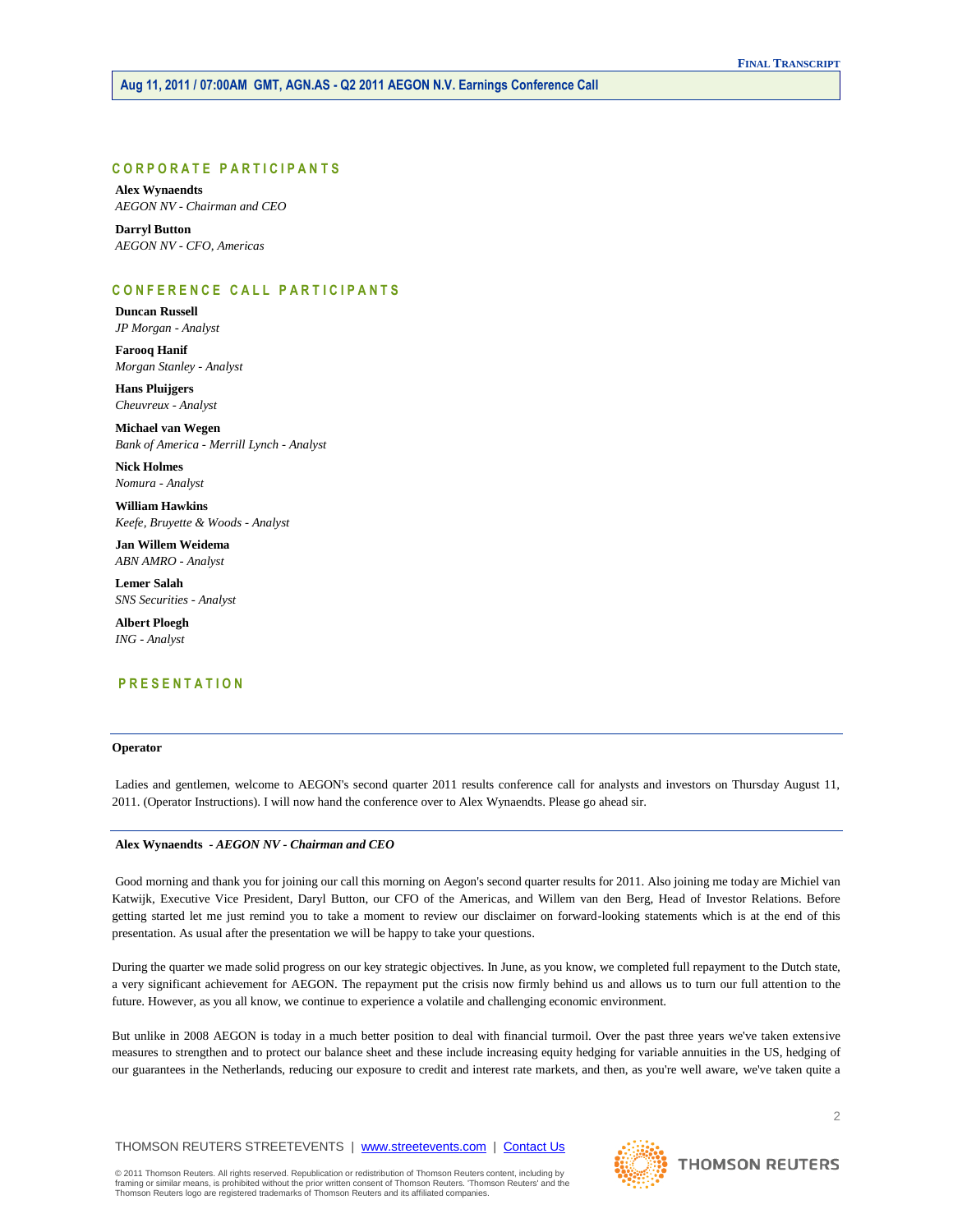number of decisions to exit or run off businesses that did not fit with our long term strategy of improving our risk profile. At the same time we sharpened our focus on reducing expenses across all our businesses and improving our cash flows.

This past Tuesday we finalized the divestment of Transamerica Reinsurance and this represents an important milestone in our restructuring program and supports our decision to focus on our core lines of business. I need to make clear that the process of reviewing our businesses continues with the objective of determining where best to deploy our capital inline with our strategic objectives.

At the same time we're continuing to reposition our businesses toward more fee income versus spread-based business. Particularly strong sales of variable annuities and pension products in the US well demonstrate this shift.

We're also pleased with the progress underway in AEGON's newer growth markets which are critical to our aim of achieving a greater geographical balance to our earnings, particularly in Turkey and Hungary, new Life sales were very strong during the quarter and in Spain we are further expanding our distribution reach and we've recently finalized an agreement with Unnim, a leading savings bank with over 600 branches in the more prosperous north eastern region of the country.

In terms of earnings for the second quarter, clearly the weaker US dollar had a significant impact, but I'll come back to this in more detail in just a moment.

Turning to slide three and assume that you're well aware of the new financial targets we set. We announced these just six months ago and reiterated our confidence in achieving them at our recent investor conference in June. These are new medium term targets which our senior management and entire organization are aligned and incentivized to achieve. We will continue to provide you with regular updates on our progress. However, let me again emphasize that, the strategic priorities we continue to pursue fully support these targets and our confidence in achieving them.

Let me turn to slide four to underlying earnings for the Group. As you well know, the continued weakening of the dollar against the euro had a significant impact on AEGON's reported results. The dollar declined from an average of \$1.27 against the euro in the second quarter of 2010 to \$1.44 in the second quarter this year. That's a depreciation of 13%. And given that big part of AEGON's earnings are generated in US dollars, this translates into a negative impact of EUR44m of underlying earnings compared to the year ago same second quarter and a negative impact of EUR18m compared with the first quarter of this year.

Fixed annuities in the US contributed less to earnings and this is consistent with our strategy to manage balances lower in light of the persistent low interest rate environment.

Underlying earnings have also been negatively impacted by our earlier decision to increase provisioning for longevity in our Dutch business and this quarter the additional provision amounted to EUR23m. In the UK we're working hard to complete our customer redress program by the end of this year, in the second quarter this led to a negative impact of EUR14m. And our businesses in new markets continued to perform well, generating an increase in earnings of EUR19m which are included in the other category shown in the graph on slide four.

Here on slide five we provide the earnings by country unit. And compared with last year underlying earnings from the Americas were lower mainly due to the lower fixed annuity earnings, and I'll come back to the Americas on the next slide in more detail.

In the Netherlands the solid earnings from Life and Savings resulting from favorable mortality and a higher contribution from mortgages were more than offset by the higher provisioning for longevity and pensions. And as communicated with our Q1 results, the clear trend of increased longevity in the Netherlands has led us to take the decision to take an additional provision of EUR20m on average per quarter or EUR80m for the year. In the second quarter the impact to underlying earnings totaled EUR23m.

In the UK underlying earnings were mainly impacted by the costs associated with the execution of the customer redress program. I should also mention that we are on track to deliver on the expense reduction program underway, something I'll come back to a bit later in the presentation.

And underlying earnings before tax in new markets increased by 48% and this was mainly due to strong earnings from Central and Eastern Europe, Spain, but also AEGON's asset management securities.

Slide six and taking a more detailed look at underlying earnings in the Americas. Earnings from Life & Protection were lower compared to last year due to unfavorable persistency, lower spreads, while the second quarter 2010 included some reserve releases.

# THOMSON REUTERS STREETEVENTS | www.streetevents.com | Contact Us

© 2011 Thomson Reuters. All rights reserved. Republication or redistribution of Thomson Reuters content, including by framing or similar means, is prohibited without the prior written consent of Thomson Reuters. 'Thomson Reuters' and the<br>Thomson Reuters logo are registered trademarks of Thomson Reuters and its affiliated companies.

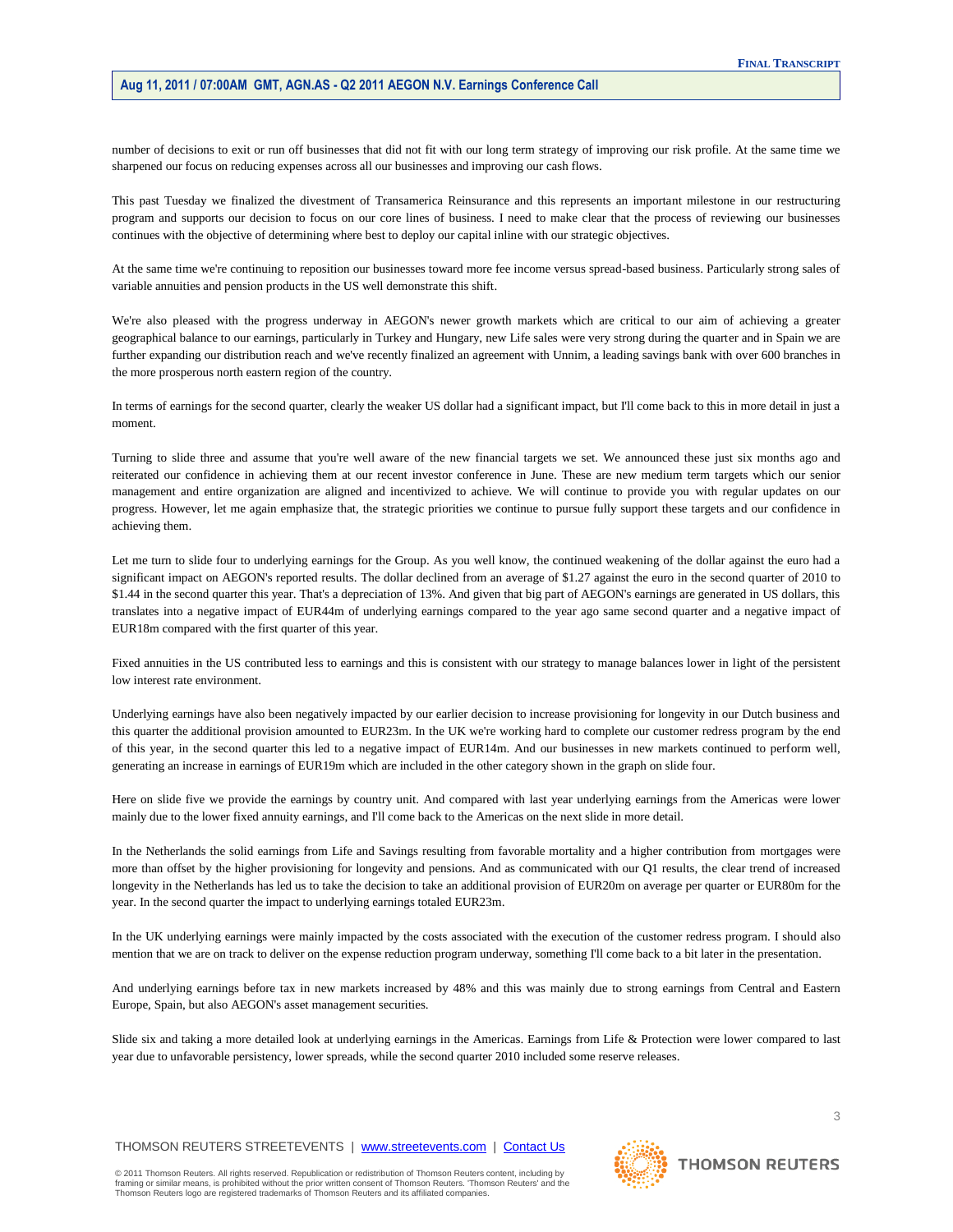Underlying earnings from Individual Savings & Retirement reflect our strategic shift to fee generated earnings in line with our strategy. Balances within our spread fixed annuity business and their contribution to earnings continued to decline, which I've already covered. Earnings from variable annuities, on the other hand, were especially strong. This is the effect of increase net inflows and increased balances. I want to mention here that we continue to have good margins on our VA business and in the second quarter our margin was 82 basis points.

Earnings from our Employer Solutions & Pensions Group, another of our key businesses in the US, increased as well due to the further growth of the business. This is a business that continues to perform extremely well by consistently strong inflows, something we expect to continue.

Supporting our aim to enhance customer loyalty in the Americas we have announced a more focused brand proposition. We are now bringing together all of our North American retail businesses under the strong Transamerica brand. And you'll be seeing more of this with the launch of our advertising campaign in September and we will of course update you on the strategic brand positioning during our December investor conference in New York.

Turning to slide seven now, to net income. EUR404m in net income for the quarter was positively impacted by gains on investments which mainly reflect our strategic reallocation of equities into fixed income in our Dutch investment portfolio.

Impairment charges amounted to EUR100m for which EUR53m were related to the US mainly residential mortgage backed securities. Exchange offers on specific holdings of European banks led to impairments of EUR40m in the UK. Impairments in our Greek Sovereign debt holdings were just EUR2m, reflecting AEGON's very limited exposure. I will come back to our peripheral European exposure on the next slide. So currently annualized impairments in our US fixed income portfolio amount to 29 basis points, somewhat below our long term expected average of 30 to 35 basis points.

Let me now review on slide eight with you peripheral European exposure. Here on this slide we provide you AEGON's total exposure to all fixed income securities related to peripheral European countries. As we made clear, exposure to the peripheral European sovereigns is very limited and was reduced further in the second quarter.

In addition to AEGON's limited exposure to sovereigns, our exposure to other peripheral European assets such as banks, corporates and RMBS is also very limited, totaling just 3.5% of total general investments. I want to further emphasize that of this percentage half is invested corporate bonds in a particular and relatively defensive sectors such as utilities. We will of course continue to closely monitor our exposure to the peripheral European countries but also with an eye towards identifying potential opportunities.

Given the recent attention to the US situation I would like to add that AEGON's exposure to US treasuries is also limited at EUR2.7b at June 30.

One slide nine, consistent with our aim to enhance operational excellence we are continuing identifying and pursuing cost efficiencies across our businesses. At the same time it is essential that we make the necessary investments to improve operations and position our businesses for the developing opportunities.

Excluding restructuring charges and at constant currency rates, operating expenses remained level during the quarter and, as we shared with you during our investor conference this past June, we're implementing plans to substantially reduce costs in each of our established markets.

In our Dutch business we'll be reducing costs by EUR110m by 2012 from the 2009 base and in the UK we are on track to achieve our cost reduction target of GBP80m by the end of 2011. In the Americas we aim to grow our Life & Protection business faster than the industry average while at the same time keeping operational expenses flat. This of course requires pursing continuous expense reductions.

But restructuring naturally comes at a cost and during the second quarter operating expenses were impacted by a restructuring charge of EUR58m, mainly related to the measures we've taken in the UK, something I'll return to on the next slide, but also related to the steps we're taking to restructure our businesses in the both the US and the Netherlands. This slides shows the EUR30m in cost reduction achieved already in the first half of the year and keep in mind we also continues to make necessary investments in our new businesses and our growth markets around the world.

Let me now briefly provide here on slide 10 with some further details on our progress in the UK. As I've already indicated, operating expenses within AEGON UK were impacted by the following exceptional items. The ongoing restructuring program to reduce expenses, which totalled GBP13m in the second quarter, GBP7m for the development of our new platform to position our business for the post-RDR environment, and GBP6m of costs involved with the execution of our customer redress program. These items are on top of the charges of GBP12m already recorded which relate to the customer redress program.

# THOMSON REUTERS STREETEVENTS | www.streetevents.com | Contact Us

© 2011 Thomson Reuters. All rights reserved. Republication or redistribution of Thomson Reuters content, including by framing or similar means, is prohibited without the prior written consent of Thomson Reuters. 'Thomson Reuters' and the<br>Thomson Reuters logo are registered trademarks of Thomson Reuters and its affiliated companies.

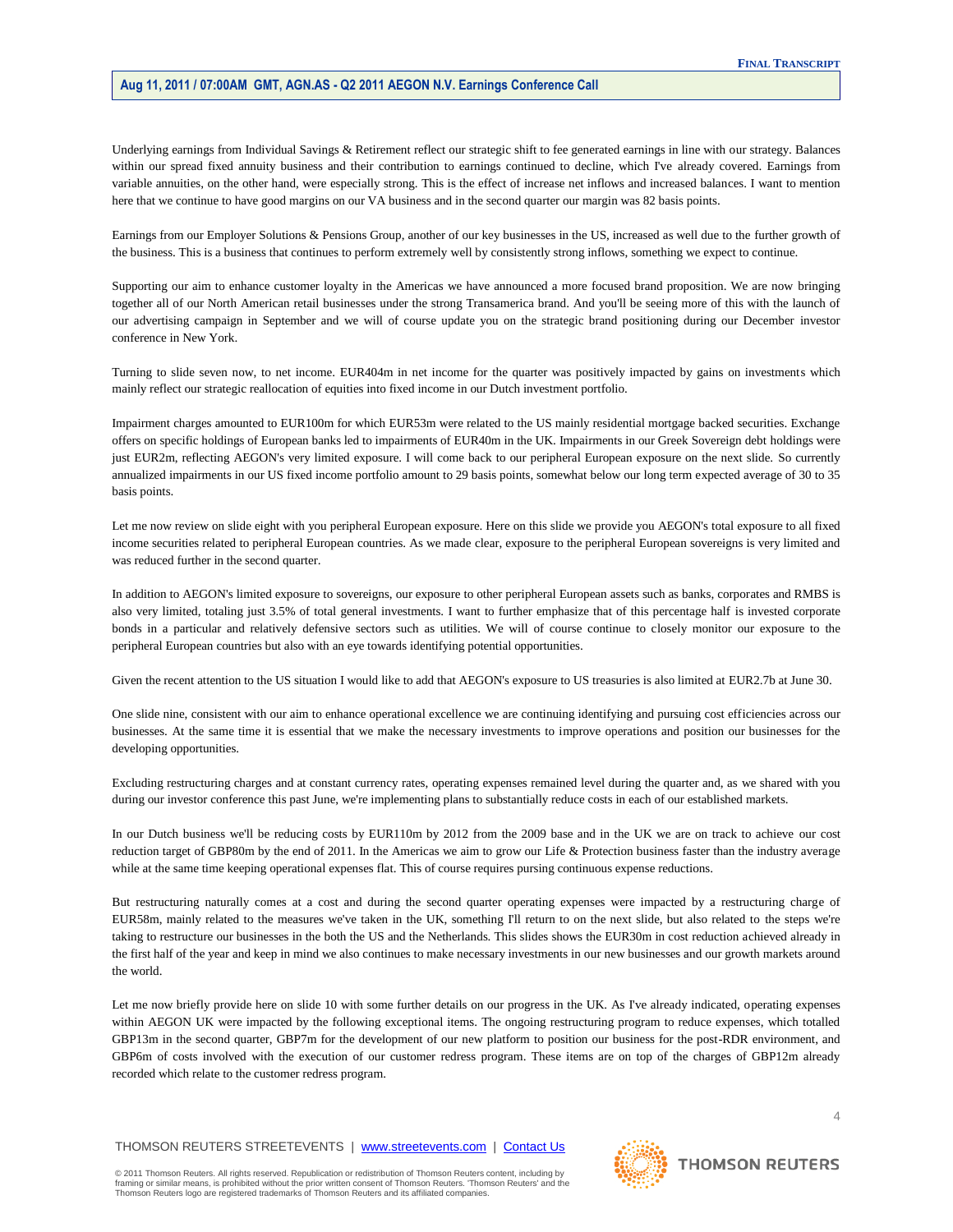As the activities related to these exceptional items will continue in the second half of the year, we expect that they will lead to additional charges as well during the remainder of 2011. But again I want to emphasize that the provisioning we are taking for the customer redress program, as well as the expense reduction program, will be completed as planned by the end of 2011. As a result as of 2012 the cost base of the Life & Pension business will decrease by GBP80m from the 2009 base.

Turning to slide 11 I would like now to briefly review the sales development for the quarter. Again here currency movements also had a considerable impact on our new Life sales and deposits. Just to give you an example, if you consider total sales at constant currency the decline would have been much less, would have been 7%, while deposits would have only declined by 2%. The lower sales volume is a direct result of our decision to re-price products both in the UK and in the Americas, given the current low interest rate environment.

And in the Netherlands new Life sales were slightly lower by 2%. The lower pension sales were due primarily to competitive pricing in the market. AEGON was one of the first companies to adjust its pricing policy to reflect updated mortality tables. However, we continue to grow our Dutch mortgage business and achieved a market share of almost 9% during the quarter. This supported sales of individual Life products which increased by 19% and further increased our market share to over 11%.

In Central and Eastern Europe, new Life sales were particularly strong, with an increase of 25% and this helped to offset the negative impact of new pension legislation in both Hungary and Poland.

At constant currencies gross deposits declined by just 2% as deposits in the Americas increased by a strong 11% compared with the same period last year, and on the next slide we'll provide you further details. And reported in euros gross deposits for the Group were 11% lower and this is again mainly as a result of the weaker US dollar, but also lower asset management deposits which are volatile as well as lower deposits in the Netherlands given less competitive rates which AEGON has been offering on a savings account.

Turning to slide 12, the Americas, our pension business achieved solid results. The EUR4.9b in second quarter deposits is a strong increase of the same quarter last year. It's worth noting here that you typically see higher deposits in the first quarter due to the fact that this is a natural time when clients mature their assets.

The strong variable annuity deposits, which I covered, were helped by the introduction of our new Retirement Income Max rider and increased productivity of our wholesaling team. I'm pleased to report here that our business in the second quarter achieved the higher production of variable annuities in eight years, while at the same time generating strong new business margins.

As you know, one of our targets is to increase earnings from the fee businesses to between 30% and 35% of our underlying earnings by 2012 and we've been able to double this percentage of earnings from fee income to 30% since the second quarter of last year, and this is of course as a result of both higher fee income but also lower spread earnings.

On slide 13, one of the other key financial targets we have set is to increase operational free cash flows by 30% by 2015 from the normalized 2010 level of EUR1b to EUR1.2b. And during the second quarter operational free cash flows totaled EUR283m. Moreover, we experienced strong earnings from the in-force business which included the positive impact of realized gains on investment in the Netherlands. These were offset, however, by the effect of low interest rates in the US. The release of required surplus was impacted by low interest rates.

But generating new business, as we know, comes at a cost. However, compared to the first quarter expenses in the second quarter were generally stable. Although we experienced lower pension sales in the Netherlands and the US than in Q1, variable annuity sales were considerably higher. As a result, the effect, the overall effect was neutral.

I'm now turning to slide 14 to discuss AEGON's capital position at the end of the second quarter. Of the EUR2.3b of total excess capital, EUR1b was maintained at the holding level. This amount slightly exceeds our ambition to hold a minimum of around EUR900m at the holding company.

Cash flows from our business continue to be strong. The EUR1.4b upstreamed from our operating units to the holding during the quarter more than offset the EUR1.125b we paid to the Dutch state at the end of June to complete full repayment. Then again, as I have noted, we continued to make further investments in our businesses during the quarter, particularly in our new growth markets.

And finally the cash proceeds from the divestment of Transamerica Reinsurance is core, which we just completed his week, are expect to remain in our US operations and will be accounted for in the third quarter.

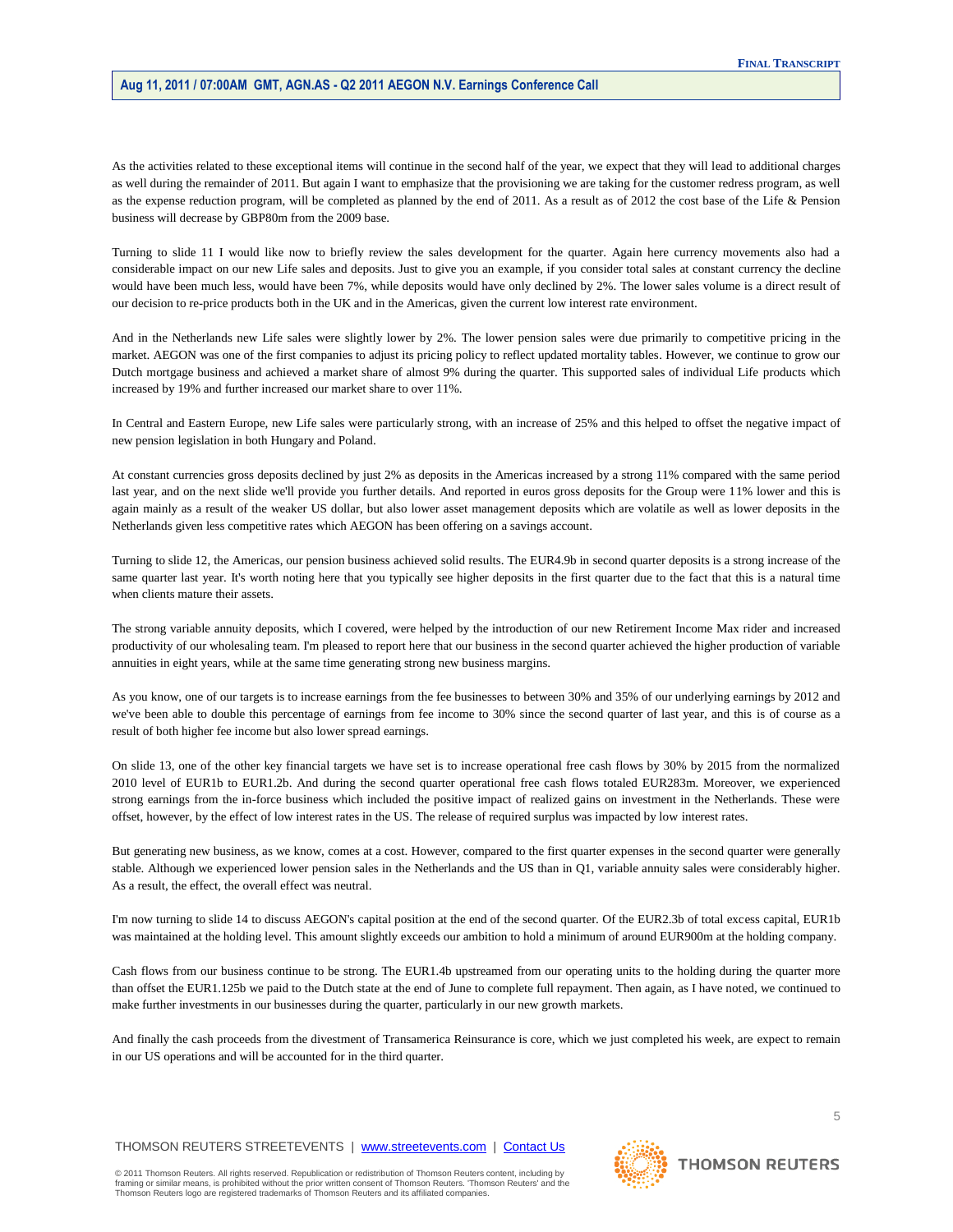Slide 15, during the quarter shareholders equity remained stable at EUR16.8b. The book value per common share amounted to EUR7.82 per share. The positive impact resulted from retained earnings as well as from the higher revaluation reserve which related to the fact that risk-free rate fell during the quarter, as we all well know. And the final repayment to the Dutch State included the premium of EUR375m which was charged directly to equity. And of course the weakening of the US dollar against the euro during the quarter also had a negative effect on shareholders' equity.

Another of our new financial targets is to achieve a return on equity of between 10% and 12% by 2015 and year to date we have achieved an 8% return, a slight improvement compared to the same period last year.

Overall our capital position continues to be strong with an IGD ratio of around 200% and an RBC ratio of around approximately 375%. The sale of Transamerica Re is not included in these numbers whereas the repayment to the Dutch State is and the proceeds of the sale will further increase our capital buffer. And finally we are on track on our target to achieve a capital base ratio of 75% by the end of 2012.

So before turning to your questions let me again reiterate that we are pleased with the progress on a number of our key strategic objectives. The completion of repayment to the Dutch State and the successful divestment of our life reinsurance business are significant achievements for AEGON. Furthermore, the strong variable annuity and pension sales in the US is a clear evidence of the strategic repositioning of our business to increase the proportion of earnings from fee generated business while at the same time reducing further fixed annuity balances.

We continue to make key investments to strengthen distribution and accelerate the growth of our newer businesses. This is consistent with our objective to ensure that their contribution to AEGON's earnings increases proportionally over time. We are fully committed to completing the restructuring of our established operations in order to improve the overall cost base and increase returns. We have identified clear opportunities in each of our established markets and are working hard to complete the transformation of our business in order to fully capture these.

In what remains a volatile and challenging environment our strong capital position and the steps we have taken to fortify our balance sheet against persistent economic and market turmoil support our confidence that AEGON is and will continue to be in a strong position going forward.

Thank you and I'm looking forward to your questions.

# **Q U E S T I O N A N D A N S W E R**

#### **Operator**

Thank you sir. (Operator Instructions). Our first question comes from Duncan Russell from JP Morgan. Please go ahead with your question.

**Duncan Russell** *- JP Morgan - Analyst* 

Guys, good morning.

**Alex Wynaendts** *- AEGON NV - Chairman and CEO* 

Good morning.

#### **Duncan Russell** *- JP Morgan - Analyst*

A couple of questions please. The first one is on fixed annuities in the US. Could you just give us a bit of color on the coinsurance agreement, the \$1.5b, what that was?

And then also on the fixed annuities, the underlying spread dropped 13 basis points, the gross spread only dropped 3 basis points, so just the difference between the underlying and the gross please.



6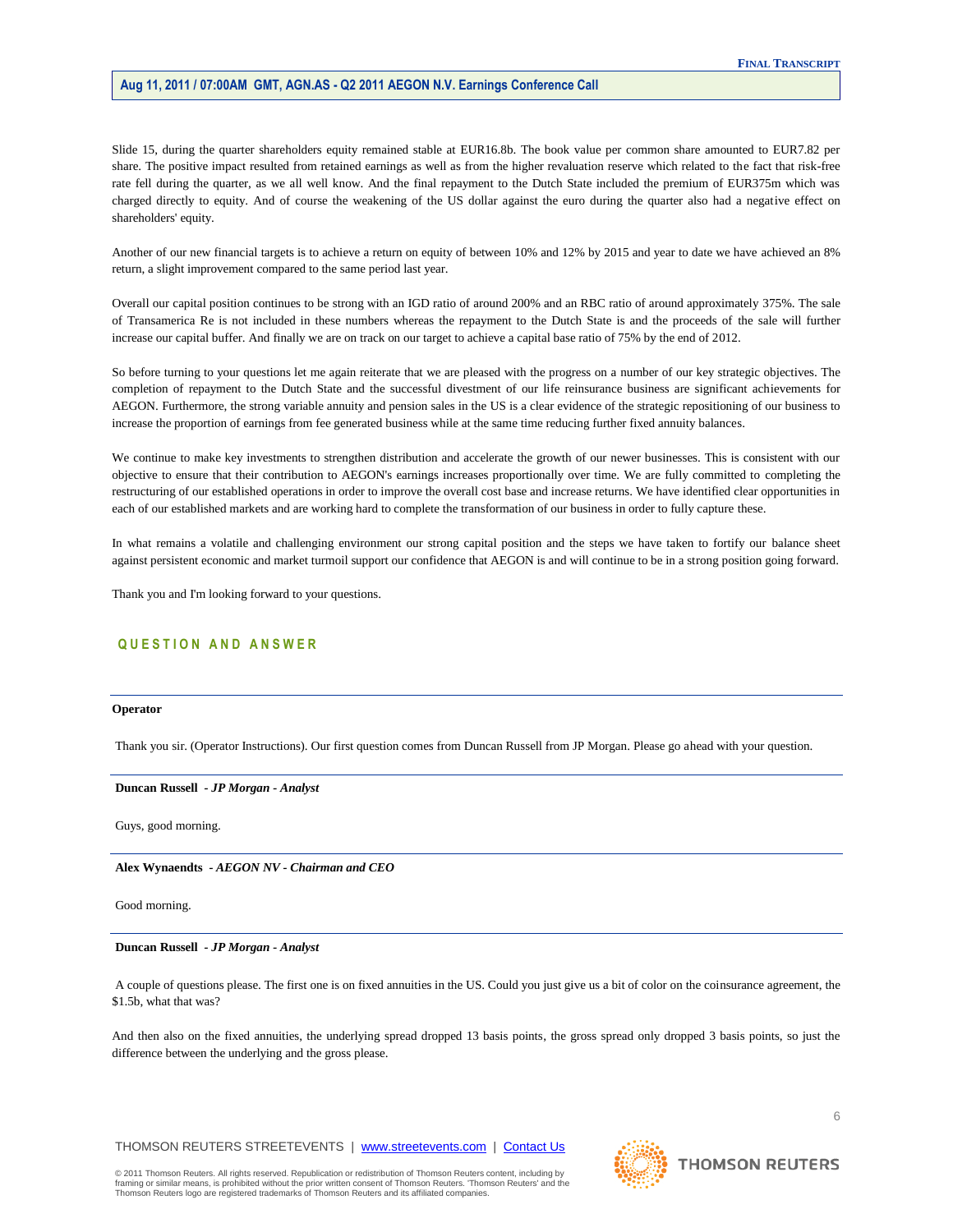The second question was on the institutional business, the withdrawals, the run off book, the withdrawals were a bit low in the second quarter and I'm just wondering if they're still progressing as planned. Do they change at all in a low rate environment?

And a third question on interest rates. The DAC, the coverage ratio of the DAC at the full year was about 175% broadly. Is there any sensitivity you can give to that were interest rates to remain at current levels into perpetuity, assuming no management actions so no cost cuts etc., where would that coverage ratio end up? On the back of an envelope it looks fine to me but I'm just wondering what kind of sensitivities you could give, if any? Thank you.

#### **Alex Wynaendts** *- AEGON NV - Chairman and CEO*

Duncan, thank you for your questions. Your first question was about the coinsurance. As you know, this is consistent with our strategy to deemphasize the fixed annuity and spread based business. We have executed a coinsurance transaction which we were able to execute at attractive conditions. We continue to look at the opportunities which are available in the market and this one made a lot of sense for us.

#### **Duncan Russell** *- JP Morgan - Analyst*

Can you give any color on the age of the book you coinsure? Is it older policies, newer policies, any color on that at all?

## **Alex Wynaendts** *- AEGON NV - Chairman and CEO*

So, as you know, it's \$1.5b but for the details I will ask Darryl to give you the answer and also ask Darryl to give you an answer on the second question, the difference on the spread and fixed annuities between gross and underlying.

#### **Duncan Russell** *- JP Morgan - Analyst*

Okay.

#### **Darryl Button** *- AEGON NV - CFO, Americas*

Yes, hi Duncan. It's a fairly mature book in terms of, as Alex has already said, it's \$1.5b, fairly mature business. I'm not sure I can say a whole lot more than that.

On the difference between the underlying and the gross spreads the difference is the impact on fair value assets, assets that are carried on a markto-market basis. The underlying spread removes the fair value volatility from that spread number whilst the gross number has that mark-to-market in it.

#### **Duncan Russell** *- JP Morgan - Analyst*

Okay. And the DAC?

## **Alex Wynaendts** *- AEGON NV - Chairman and CEO*

DAC, sorry Duncan, you asked about withdrawals, if there was a different pattern, if the pattern was impacted by interest rates. What I can tell you is that the pattern is as planned. There's a whole plan and that is not every quarter linear so you will see some changes there.

In terms of interest rate sensitivity what I would like to give you is some guidance in terms of the impact on earnings. What I can say is that if we would assume a 100 basis points decrease of interest rates compared to the end of June 30, and when I say a drop of 100 basis points I would say a shock, so in another words it stays there, then that would have an impact of EUR20m to EUR25m per quarter.

**Duncan Russell** *- JP Morgan - Analyst* 

THOMSON REUTERS STREETEVENTS | www.streetevents.com | Contact Us

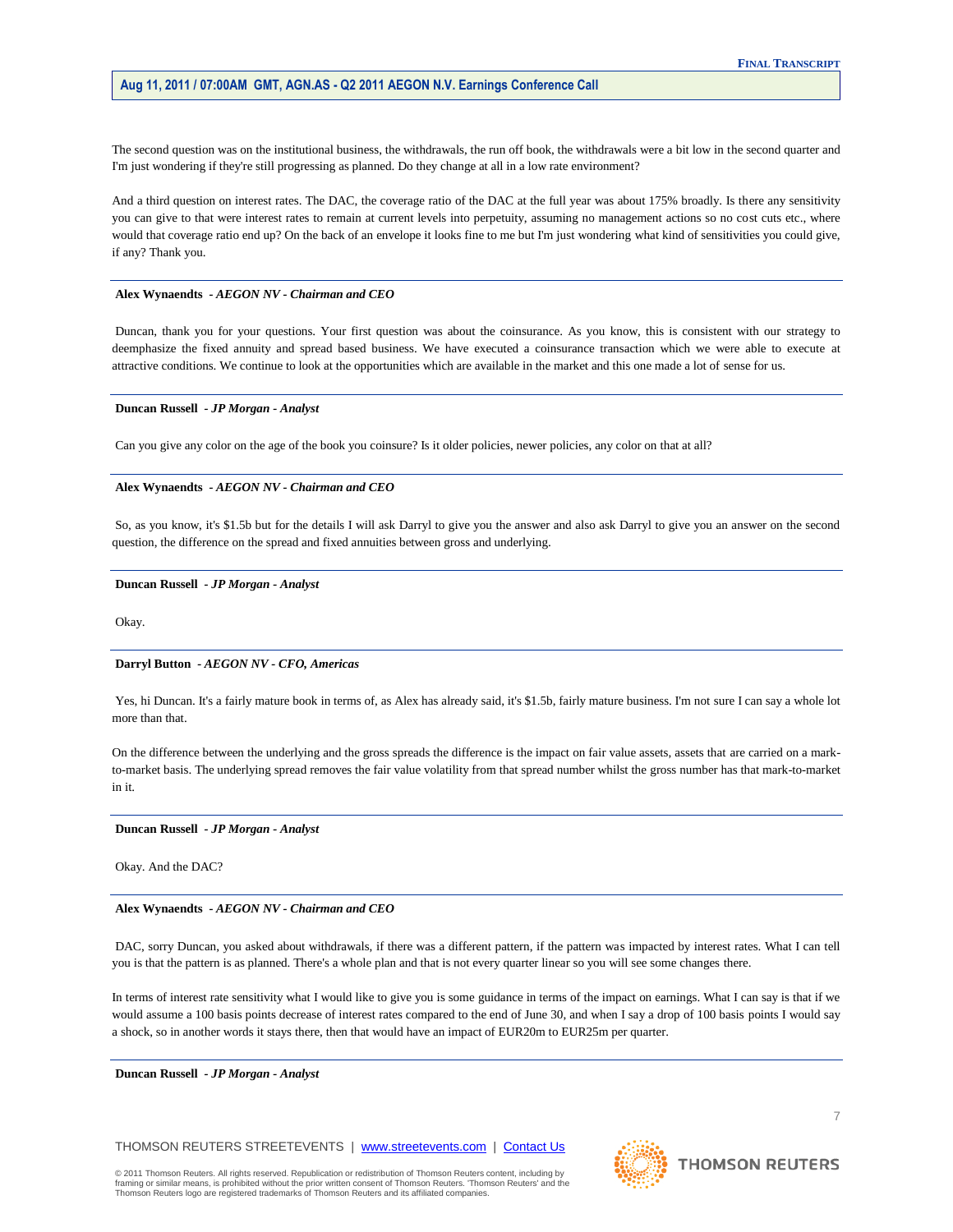Okay, thanks.

#### **Operator**

Thank you. Our next question comes from Farooq Hanif from Morgan Stanley. Please go ahead with your question.

#### **Farooq Hanif** *- Morgan Stanley - Analyst*

Good morning. I've actually got three questions if that's alright. Firstly, what's going on respectively with the spreads and fixed annuities? My understanding was you actually raised your spread because you want to deemphasize the product, but what's happening is that that's going down. Could you just give us a glide path for what factors are going to affect that going forward and what numbers we should look for? So are we going to go very quickly back to 100 basis points underlying spread, for example, and by when?

Secondly, actually still related to that, do you think the sales of fixed annuities are going to go up in the industry because of the current market environment and are you going to participate in that?

Second area is these persistency issues in Life & Pensions. You had good numbers in Life & Protection in the Q2, Q3, Q4 last year, which I'm guessing is related to reserve releases. So should we assume that the current margins that you're making are better guide going forward to what you're going to make?

And the last question is, the US downgrade, what's your expectation of the kind of proportion of your corporate bond and asset-backed securities in the US that will be affected by that and what could that do to the impairment rate versus your 30 basis point to 35 basis point average? Thank you.

## **Alex Wynaendts** *- AEGON NV - Chairman and CEO*

Thank you. Thank you for your questions. I think on the fixed annuity what you see happening really in the spread is the effect of lower interest rates, so that is what has been having most of the impacts on the spreads of our existing book of fixed annuities.

In terms of sales going forward, with this low interest rate environment I don't expect that we will see in the industry in general a big increase in sales, and certainly not for AEGON. We do not expect to actually be actively participating in this market because we just don't feel there is good value for us in there. So we stay where we are, consistent with our strategy.

You were asking, your third question was in the Life & Protections, the trend. What we see in this quarter, as we mentioned, is that persistency clearly has negative impact. As you probably have seen, this seems to be also broader in the industry. It is a trend which we're starting to see, to observe, and which clearly our peers are also observing. It is still new so we need to analyze and understand better to what extent the economic environment has an impact.

As you know, this 10 year term life, which means that premiums are fixed for 10 years and then after 10 years the premiums then usually go up. And particularly in a low interest rate environment the premiums go up even more because the interest rates are low. So that is probably one of the reasons why you're seeing more persistency and we're clearly not the only ones who are seeing that. But it all depends on the environment, but I think this is a trend we shall have to take into account.

And interest rates also play a role. So based on this I would expect that our quarter, this second quarter, is a better guide for the future in terms of the -- assuming the environment doesn't change, but based on this environment.

And you asked me about the downgrade. What I know is that the downgrade has effectively no impact on our impairment rates. What's also important, it has no impact on our capital ratios, our RBC ratios. As been announced already, it's not going to be affected by the down grade to AA+. And, as such, I don't have it will have a big impact directly on our business, our capital position.

Having said that, I think we also have to look at the more secondary impact and the downgrade will probably put more pressure now on the US government and the politicians to come to an agreement to resolve this whole discussion about the debt position and the spending, which

THOMSON REUTERS STREETEVENTS | www.streetevents.com | Contact Us

© 2011 Thomson Reuters. All rights reserved. Republication or redistribution of Thomson Reuters content, including by framing or similar means, is prohibited without the prior written consent of Thomson Reuters. 'Thomson Reuters' and the Thomson Reuters logo are registered trademarks of Thomson Reuters and its affiliated companies.

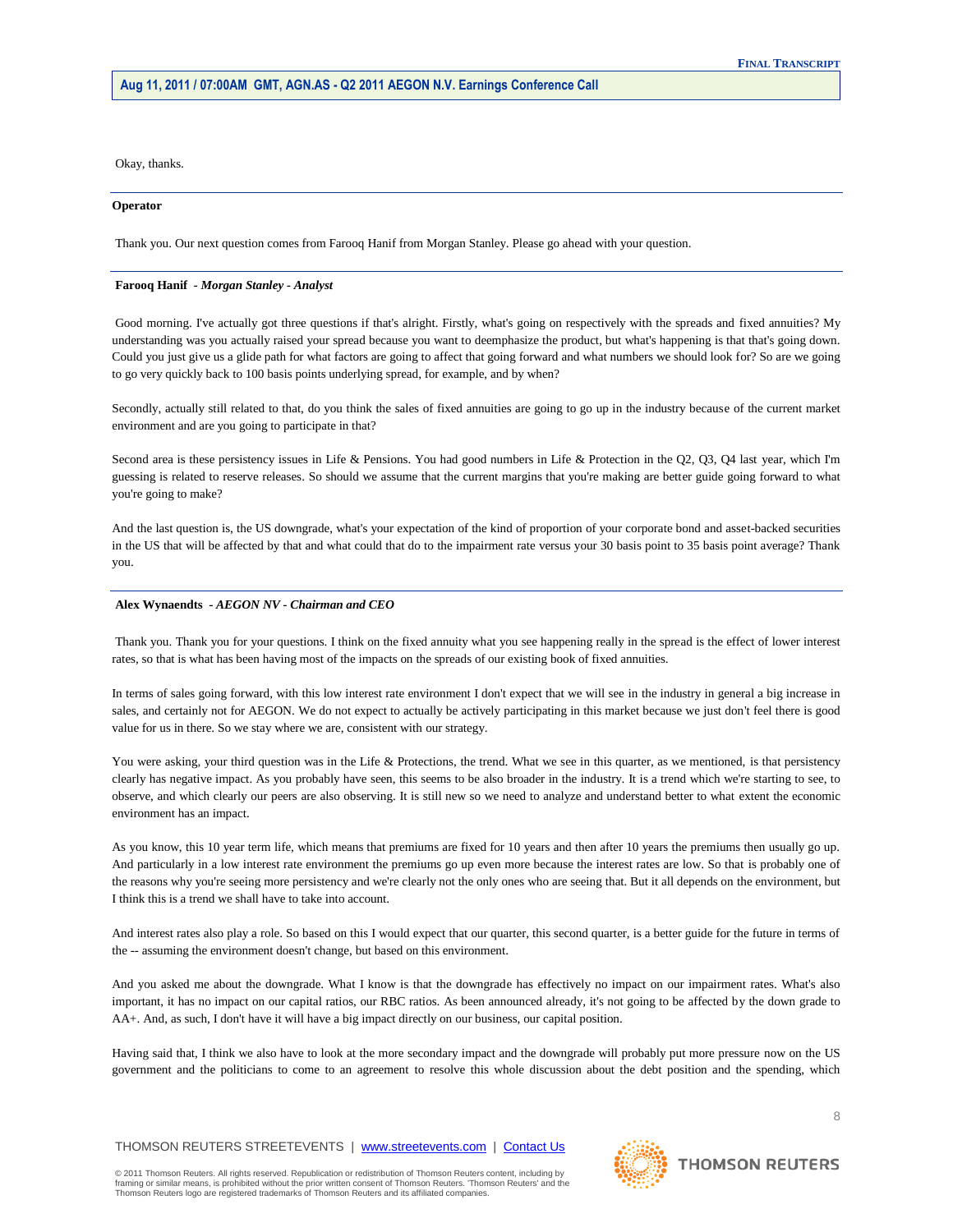effectively has only been partially resolved very recently. And that will lead to a rather more stricter discipline and that's not going to supportive of growth. So there I can see an indirect impact on the longer term.

#### **Farooq Hanif** *- Morgan Stanley - Analyst*

Actually may I come back please on the fixed annuity question? I can see that the lower yields have an impact but I'm just -- what's slightly worrying me is that you've had very good spreads in fixed annuities, probably well above target for quite a while now. What worries me is that do we need to assume that the underlying spread goes back to 100 basis points very quickly in our model because that could have a massive impact?

## **Alex Wynaendts** *- AEGON NV - Chairman and CEO*

I understand your question. I thought I'd given you some guidance but I'll ask Darryl to jump in and give you a bit more detail.

#### **Darryl Button** *- AEGON NV - CFO, Americas*

Yes, hi Farooq. It's Darryl.

#### **Farooq Hanif** *- Morgan Stanley - Analyst*

Hi Darryl.

#### **Darryl Button** *- AEGON NV - CFO, Americas*

Yes, the short answer is that spreads are not going back to where they were and the current levels are much better guidance going forward than where they were.

There's been some spread compression as we run off this book. I will say that some of the earnings that are compressing in the fixed annuity earnings are actually showing up in the, below the line, in the run off earnings. This gets to the yield transfer that took place on the asset transfer we has between the institutional book and the fixed annuity book. So there is a bit of a crossover there as those assets mature and that yield transfer subsides.

So there has been some spread compression related to that. There's been some spread compression just from de-risking of the book and raising some cash and liquidity to fund the run out of the fixed annuity book. So compression is something that we just have to live with inside this book and current levels are a much better indication going forward than where we were.

## **Farooq Hanif** *- Morgan Stanley - Analyst*

So if yields remain where they are as of today or close to where they were at June 30, then 120 is fine? So you're in a range between 120 and maybe a bit lower if you'll go down further?

#### **Darryl Button** *- AEGON NV - CFO, Americas*

Yes. I think there's still some modest compression as we look forward given the rate environment that we're in right now.

**Farooq Hanif** *- Morgan Stanley - Analyst* 

But your target spread than 100, is that correct?

**Darryl Button** *- AEGON NV - CFO, Americas* 



9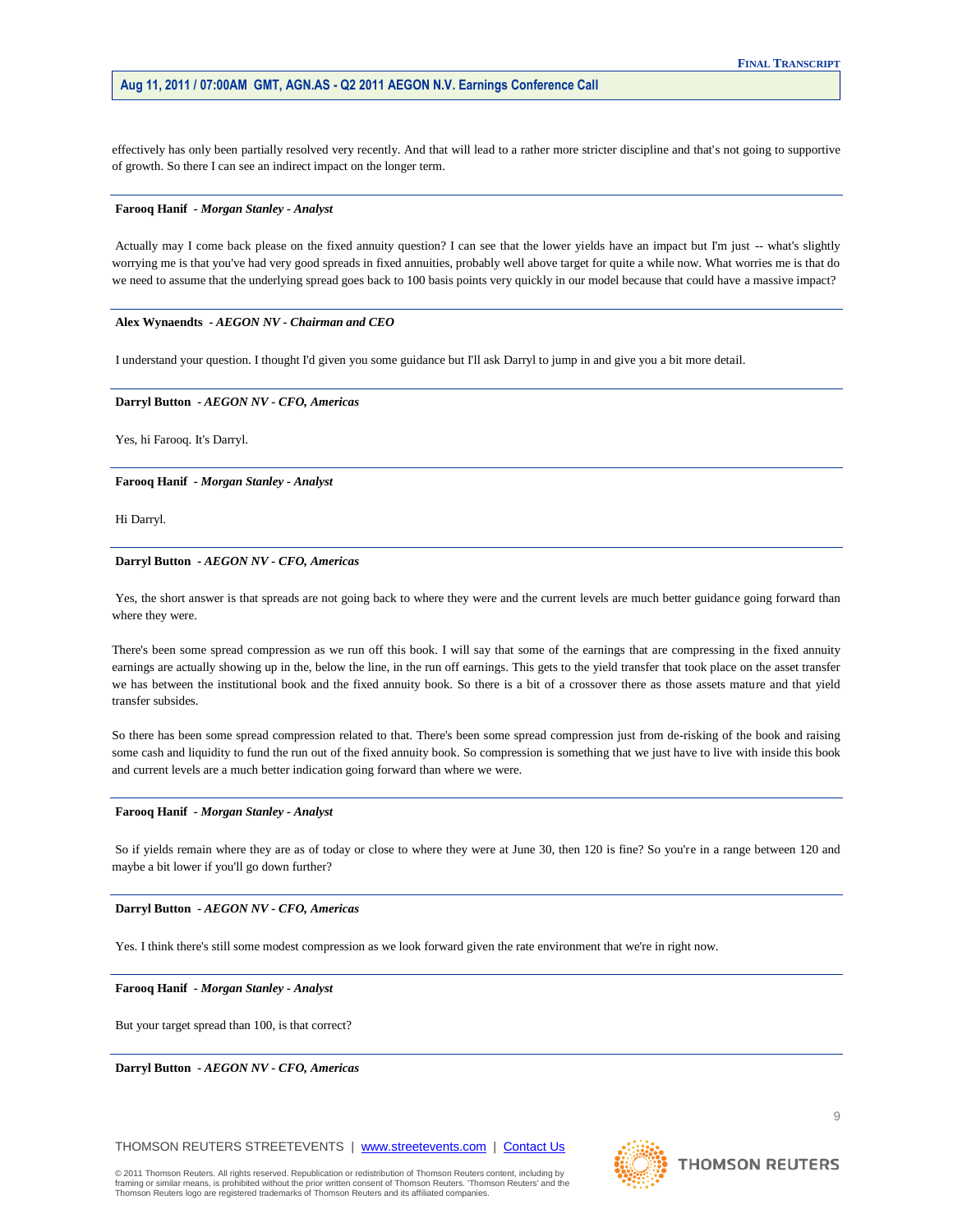Pardon me?

## **Farooq Hanif** *- Morgan Stanley - Analyst*

Your target underlying spread is 100 basis points?

#### **Darryl Button** *- AEGON NV - CFO, Americas*

Yes. And I would say that as, the other thing to keep in mind, that as the fixed annuity book runs off you get a different mixture of new business and old business. We don't need to maintain the same gross spread to maintain the same return on capital because we're not amortizing acquisition cost. And as [last year's] are low and the book is extending, which is what's happening, that causes some of the gross spread compression. But the amortization of the acquisition expenses is not there so we can get by with a lower spread component and still maintain the same return on capital.

#### **Farooq Hanif** *- Morgan Stanley - Analyst*

Right. Okay. Thank you very much.

**Darryl Button** *- AEGON NV - CFO, Americas* 

You're welcome.

**Alex Wynaendts** *- AEGON NV - Chairman and CEO* 

Thank you Farooq.

#### **Operator**

Our next question comes from Hans Pluijgers from Cheuvreux. Please go ahead with your question.

#### **Hans Pluijgers** *- Cheuvreux - Analyst*

Yes, good morning gentlemen. Three questions, if I may. First of all on your impairments, you saw some increases quarter on quarter. Could you give some guidance with respect to what you see the impairments going forward in Q2 -- sorry, Q3 and Q4?

Secondly on the impact of the capital you're still keeping for the run-off business in the US. Could you give some feeling on how much capital you still have in the underlying and when do you expect that impact, negative impact on your ROE to disappear?

And lastly on your cash flow, looking at your slide on the cash flow, was a quite significant impact from release of required surplus compared to Q1. How do you see that going forward? Do you expect more releases on the required surplus in the coming quarters? Could you give some feeling on that?

## **Alex Wynaendts** *- AEGON NV - Chairman and CEO*

Thanks Hans. Let me start with impairments effect in the US. We see a positive trend in impairments. As I mentioned in the presentation, we've been running on a 59 basis points basis for the US portfolio. What we expect actually is to see a further decline in impairments in our US portfolio, in particular in our RMBS. By the end of the year we expect lower impairments going forward in Q4.

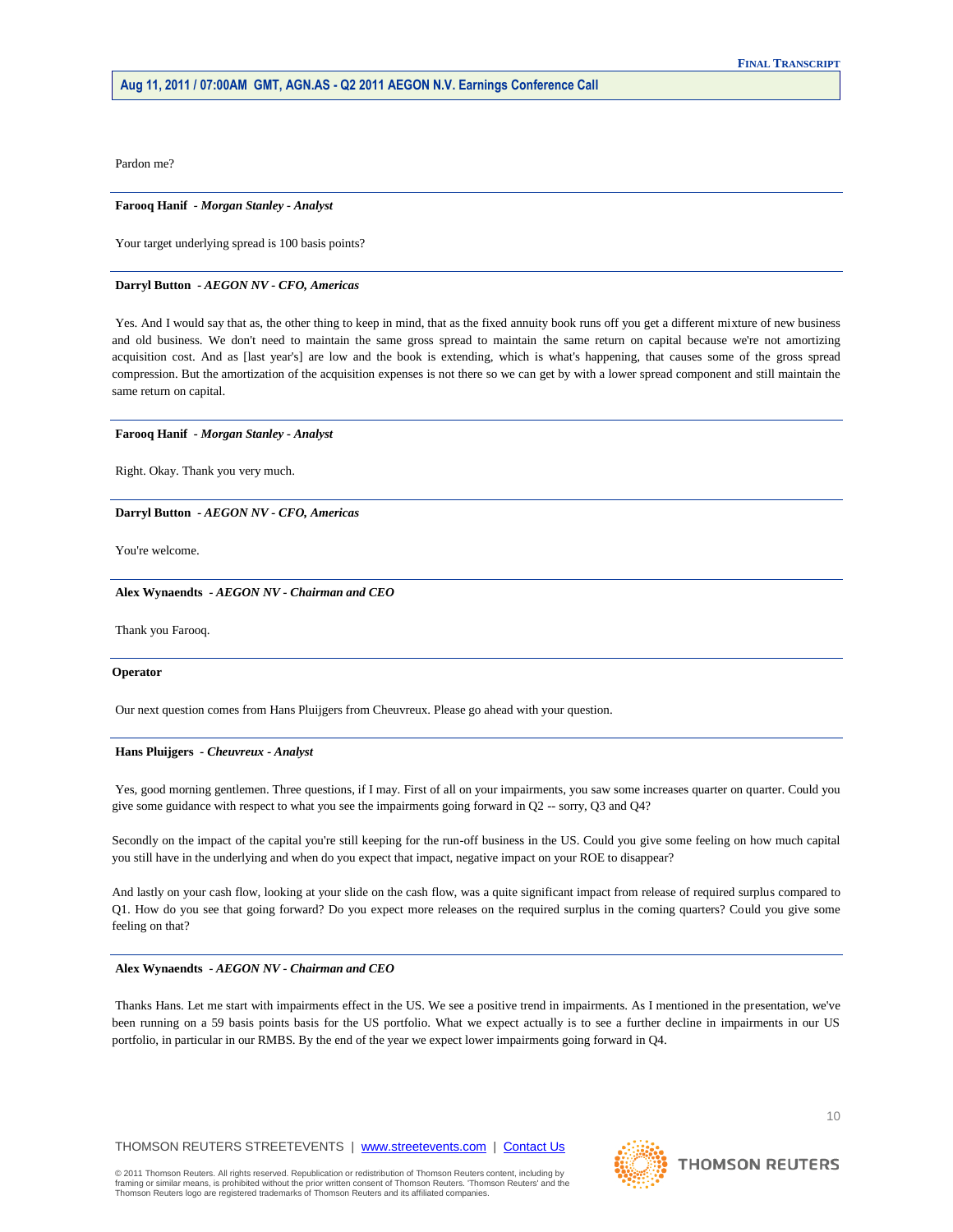What you see also in this quarter is some other very specific situation related to European banks, should say to European banks based in the peripheral European countries where there was an exchange offer. And that has led us to impair the bonds at the level of the exchange offer. It's difficult obviously to predict if we'll see much more of those, but based on what we see right now, I don't have -- we're not in a position to believe that we'll see many more of those coming forward. But again this is going to depend on an environment which I think we all know and all seen has been extremely volatile and unfortunately somewhat unpredictable.

Your second question on the exact amount of the capital in the run-off business, IR will follow up directly with you, give you the exact numbers.

And you were asking about cash flows. They were effectively primarily impacted by lower interest rates in the US. And at current rates, if we assume the rates stay where they are, we believe that this cash flow is probably a good indicator for going forward.

## **Hans Pluijgers** *- Cheuvreux - Analyst*

In Q4?

## **Alex Wynaendts** *- AEGON NV - Chairman and CEO*

Yes, Q3, Q4, yes.

**Hans Pluijgers** *- Cheuvreux - Analyst* 

Yes. Okay.

## **Alex Wynaendts** *- AEGON NV - Chairman and CEO*

And this is in line with what we said also earlier where our normalized level was 2010 and it's clear that we should improve, but clearly the lower interest rates have had an effect on our required surplus.

## **Hans Pluijgers** *- Cheuvreux - Analyst*

Okay. Thank you.

## **Operator**

Thank you. Our next question comes from Michael van Wegen from Bank of America - Merrill Lynch. Please go ahead with your question.

## **Michael van Wegen** *- Bank of America - Merrill Lynch - Analyst*

Yes, morning. Michael from Bank of America - Merrill Lynch. Couple of questions effectively on the US. You already discussed your Life & Protection business there and the fact it seems to be under a bit of pressure. But could you talk a little bit through the persistency issue and to what extent you can start to re-price products? As you mentioned, it's a 10-year product largely.

And to what extent the persistency versus the low interest rate environment affects the earnings, could you split that out?

And then second question on your variable annuity profits, they're up considerably compared with last year and in line with Q1. I suspect that that's largely driven by the fact that hedging cost for your guarantees, year to date, are much more favorable than they were last year. If we continue to see the current volatility, could you give us some sense of what that means for your variable annuity earnings going forward?

And finally, your US retirement service business had good sales and stable value, but for the core business I would say of retirement services, your sales were for the first time down in a long time. Is that part of the re-pricing strategy or is it just happens to be a weak quarter because of maybe lumpiness or whatever. Could you talk us a little bit through the development there? Thank you.

# THOMSON REUTERS STREETEVENTS | www.streetevents.com | Contact Us

© 2011 Thomson Reuters. All rights reserved. Republication or redistribution of Thomson Reuters content, including by framing or similar means, is prohibited without the prior written consent of Thomson Reuters. 'Thomson Reuters' and the Thomson Reuters logo are registered trademarks of Thomson Reuters and its affiliated companies.

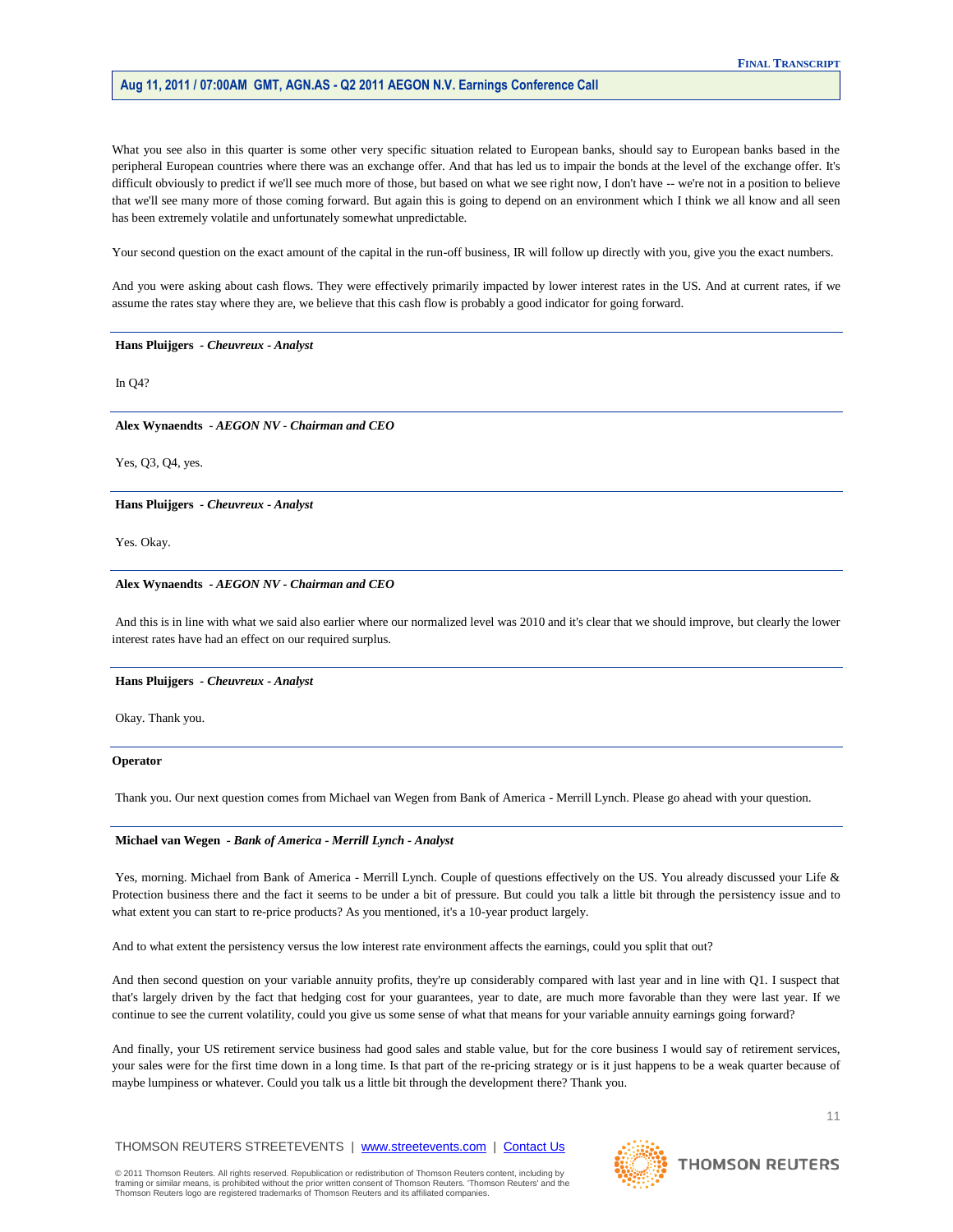#### **Alex Wynaendts** *- AEGON NV - Chairman and CEO*

Michael, let me give you in general a couple of -- make a couple of remarks and then I'll ask Darryl to jump in and to give you more detailed answers. I think on the Life & Protection, what it says about the persistency was that it particularly affected the 10-year term life and that we see this as a trend in the sector. And clearly the economic environment and low interest rates have an impact. But I'll ask Darryl to come back to you and give you a little bit better indication of the split between the two.

In terms of variable annuities, I think there are a couple of things we should take into account. We have implemented a strategy in our variable annuity business to sell products which we feel are products we are comfortable selling. And one of the important features is that there is very flexible re-pricing, and that means that we can adjust our pricing with market changes. And that has actually helped us and supported us in terms of getting good margins on this business.

So when rates go up and down, you have always a little bit of flexibility, but the quicker you can react to market changes, especially when they are adverse, if they're favorable you might want to react a bit later and gain a bit of additional earnings in there or margins in there, but the quicker you can react when the market conditions are against you, the better you are able to protect your margins. And that's what we're seeing here. This is the result of, I would say, a very clear strategy.

I will ask also Darryl to give you a little bit more in terms of the cost of the hedging and the volatility and how he sees this quarter going further based on the environment we're seeing right now.

In the US, our business, our pension business, our retirement business is just doing very well. Yes, we had a strong quarter on [stable] value. I also mentioned that the sales of big pension contracts are lumpy. Keep in mind, the bigger we get, the bigger you need a big contract in order to have significant impact, and that is of course also increasing a little bit to lumpiness. I can tell you that based on the business reviews we had with that division, this is really an element of lumpiness and certainly no indication of a change or an impact of re-pricing because effectively repricing didn't have a lot of impact here. And we remain very comfortable and very confident about the future.

So I'd like to pass it to Darryl. If you want to give a little bit more about the color and some financial indication in relation to Life and persistency split between the impact from persistency and low interest. And do you want to add something on the pricing please, Darryl?

## **Darryl Button** *- AEGON NV - CFO, Americas*

I'd be happy to. Hi Michael. It's Darryl. On the Life issue, the persistency issue relates to term, as Alex already said. Primarily we're seeing experience on 10-year level term product coming in and the lapses are much higher at the end of the level term period than what we had anticipated and built into our models. We've taken that information and moved that over and changed all of our pricing as it relates to new product going forward. There's really not much we can do on the existing in-force in terms of re-pricing that. So the re-pricing reflects or, I would say, is meant to describe what we're doing on our new business going forward.

In terms of the low interest rate environment, that's where we have been making some fairly substantial increases to prices on our universal life product, which is more interest-sensitive. And we can see the impact coming through on sales. And in the last couple of quarters we've actually shut off a couple of our single premium products that do not perform well in a low interest rate environment and substantial price increases on our traditional channel products there.

In terms of -- I think the other question was on, just on the VA profits and margins. Definitely on a year-over-year basis it's really growth. And we actually took some advantage last, towards the end of last year to do some re-pricing and trade off profit over, profited margins over volume. And we actually had the margins growing significantly in the new business we were selling last year and into the early part of this year.

With the recent drop in yield curve and the substantial if that sustains, we will have to come back with some product changes. We were priced to cover probably about half the level of drop that we saw, but given where interest rates are right now that's gone through the corridor in our pricing and we're going to have to come back and react with product unless we see some rate increases, some interest rate increases.

Finally, just to reiterate what Alex said on the pension side, it's definitely the latter. It's the lumpiness of the business, not a re-pricing strategy. The pipeline is still pretty full on our pension business. I'm expecting still a good strong year on the pension business.

## THOMSON REUTERS STREETEVENTS | www.streetevents.com | Contact Us

© 2011 Thomson Reuters. All rights reserved. Republication or redistribution of Thomson Reuters content, including by framing or similar means, is prohibited without the prior written consent of Thomson Reuters. 'Thomson Reuters' and the Thomson Reuters logo are registered trademarks of Thomson Reuters and its affiliated companies.

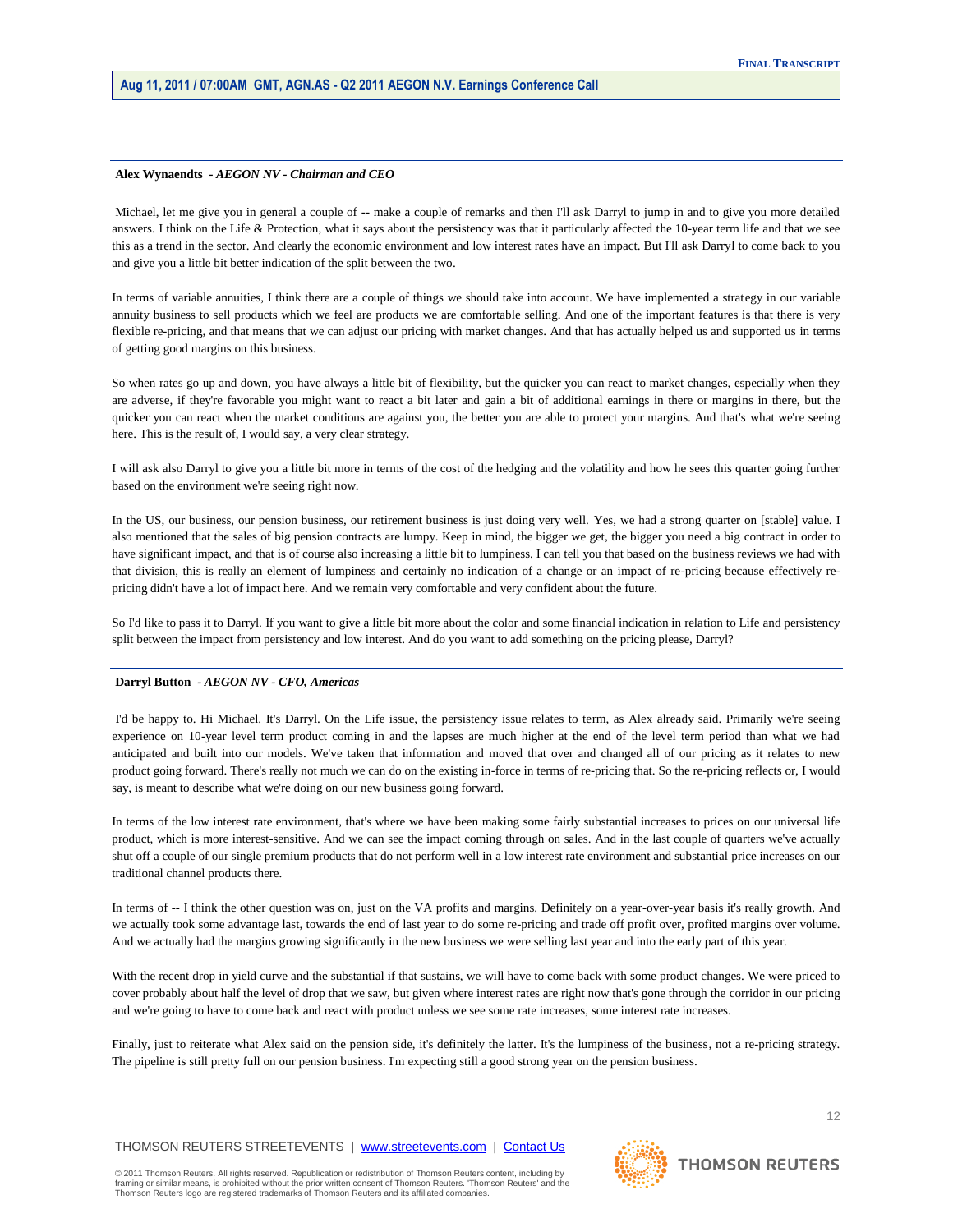#### **Michael van Wegen** *- Bank of America - Merrill Lynch - Analyst*

Perfect. Thank you.

#### **Alex Wynaendts** *- AEGON NV - Chairman and CEO*

Thanks Darryl.

## **Operator**

Thank you. Our next question comes from Nick Holmes of Nomura. Please go ahead sir.

#### **Nick Holmes** *- Nomura - Analyst*

Hello. Good morning. I had a couple of questions. First one is your excess capital is building up and holding back your ROE, and I wondered what you're thinking of doing about this. And in particular with your H2 dividend, might you possibly increase this above the projected EUR0.10?

And then second question is looking at variable annuities again. I wondered if you could tell us a bit more about the target market for your new rider, the Retirement Income Max. Thank you very much.

#### **Alex Wynaendts** *- AEGON NV - Chairman and CEO*

Nick, on excess capital, as I said in my introduction, I'm actually very happy that we have this excess capital position now. We have a strong capital position. We are in, again, a very turbulent time right now. I can assure you that we feel very comfortable that we have the excess capital position, and not only do we have the amount of capital, but that we've taken a lot of measures, which is the hedging of the VA guarantees and putting in places effectively through hedging of our guarantees in the Netherlands so that we're well protecting our balance sheet against significant fluctuations. And we are seeing very significant fluctuations. So at this point of time I think that I can say very clearly we are happy with this level of capital.

Now you asked me also what are you going to do in relation to a dividend. What we said is that we intended to pay a EUR0.10 dividend over the second half of 2011. I really would like to answer this question after we've seen 2011 through. What we see now is again unprecedented volatility and at the end of this year obviously we'll be looking at all the elements. So I think this question is not for now. This question is for really at the end of this period.

#### **Nick Holmes** *- Nomura - Analyst*

Okay. Fair enough.

# **Alex Wynaendts** *- AEGON NV - Chairman and CEO*

Yes, in terms of the target market, as I think I said, we have clearly developed products which are very focused on the retirement market. We're looking at customers who need safety for the future, who really need guaranteed withdrawals, can't afford not receiving the income they need to achieve to live. This is an important part of our business because it does really address for us the aim of providing financial security to our customers more than purely only investment. It brings in this insurance element.

And I'm pleased to see how step by step we are regaining our market position in this market. But we're doing this in a disciplined way. We're building our distribution, expanding our wholesaling organization, but also making sure that the flexibility we have now in our product allows us to adjust very quickly to market circumstances, both up and both down.

Darryl, is there anything you'd like to add on the target market and the question there from Nick?

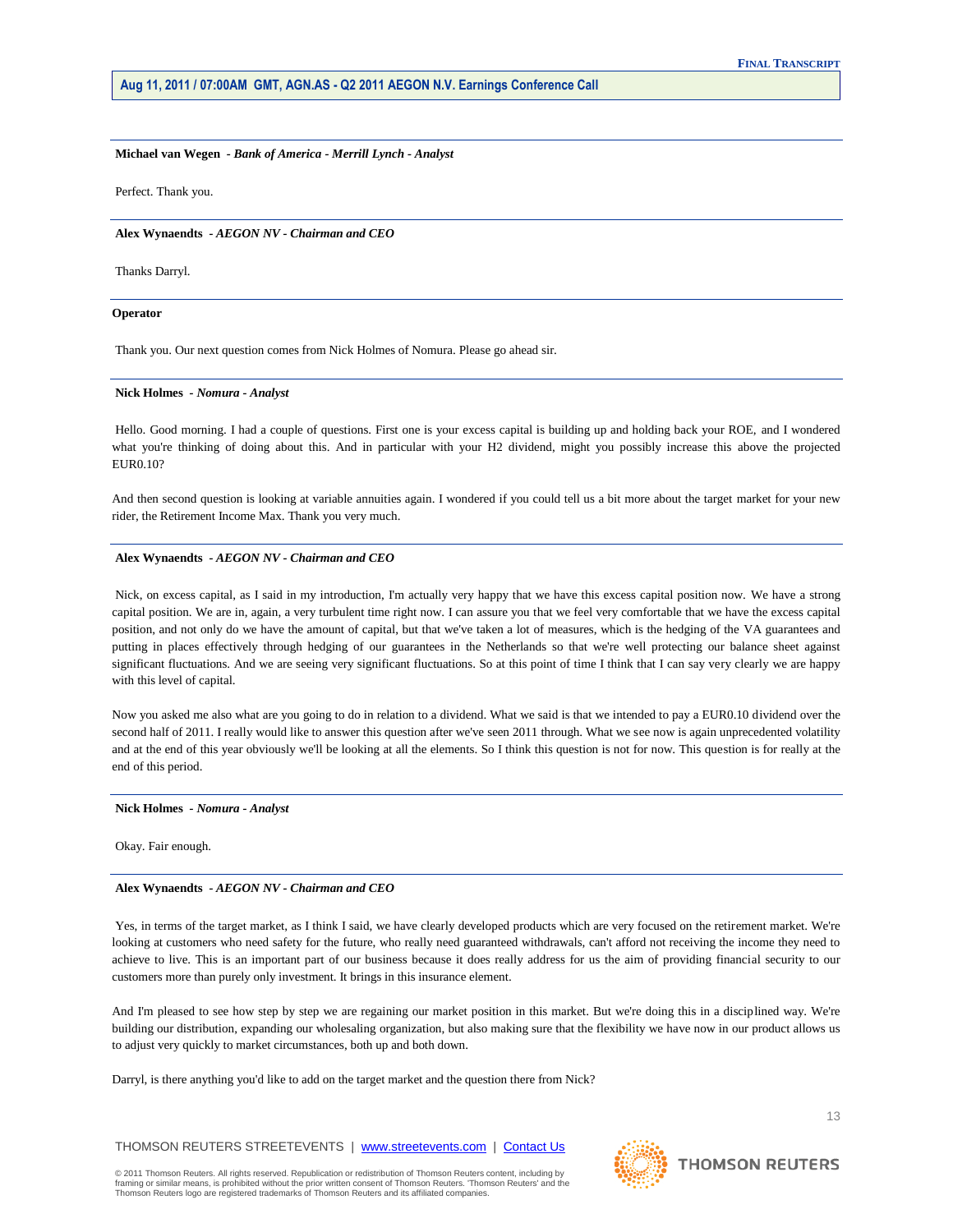#### **Darryl Button** *- AEGON NV - CFO, Americas*

Yes, just that specifically, Nick, our Retirement Income Max was designed to focus on the income now segment of the market so it carries a higher withdrawal percentage than our other products and than some of the other competitive products in the marketplace. And it offers that by offering a less risky fund strategy and some innovation in terms of the, what we call, a VIX adjustment, and it's an adjustment that reduces the equity content automatically if the volatility index in the marketplace goes up. So by being innovative with the fund strategies and the volatility index, we can offer a higher withdrawal percentage. And it's really to go focus on the income now segment of the market.

#### **Nick Holmes** *- Nomura - Analyst*

Okay. And just a quick follow-up. How do you see competition developing in the VA market at the moment? Is it getting worse or is it improving a bit?

## **Darryl Button** *- AEGON NV - CFO, Americas*

Actually I would say that it has rationalized a fair bit when you get outside of the top three or four in the marketplace. I've spoken about that fairly regularly in the past. I think it'll be interesting to watch what the competitive landscape does in reaction to the recent drop in interest rates. There really aren't any of the products out there that are priced for the current level of 10-year treasuries where we sit today. So I think everybody will be back to the drawing board, looking at product and strategy and also taking a close look at what's going on in terms of where interest rates are going here over the short to medium term.

## **Nick Holmes** *- Nomura - Analyst*

Okay. Thank you very much.

#### **Alex Wynaendts** *- AEGON NV - Chairman and CEO*

Thank you, Nick.

## **Operator**

Thank you. Our next question comes from William Hawkins of KBW. Please go ahead with your question.

#### **William Hawkins** *- Keefe, Bruyette & Woods - Analyst*

Thank you very much. I have two questions. First of all, with reference to slide 14, if you were to show the waterfall of Group excess capital rather than holding excess capital, can you help me understand? The aggregate figure has fallen from 3.7 to 2.3. I know there's the 1.1 of repurchase offset by EUR300m of operating free cash flow. But what's the other EUR600m that falls? And why is it quite visibly higher than the EUR200m other than you showed in the first-quarter presentation? If you could just help me understand that.

And then secondly with regards to slide eight and your enhanced disclosure for the peripheral Eurozone, can you just clarify whether any of these figures include the ability to share risk with policyholders or if at the end of the day any movements in unrealized gains or impairments are fully for the shareholder?

And if I can just tag on to that, can you just confirm that there's no synthetic risk behind any of these countries with regards to CDS underwriting?

#### **Alex Wynaendts** *- AEGON NV - Chairman and CEO*

THOMSON REUTERS STREETEVENTS | www.streetevents.com | Contact Us

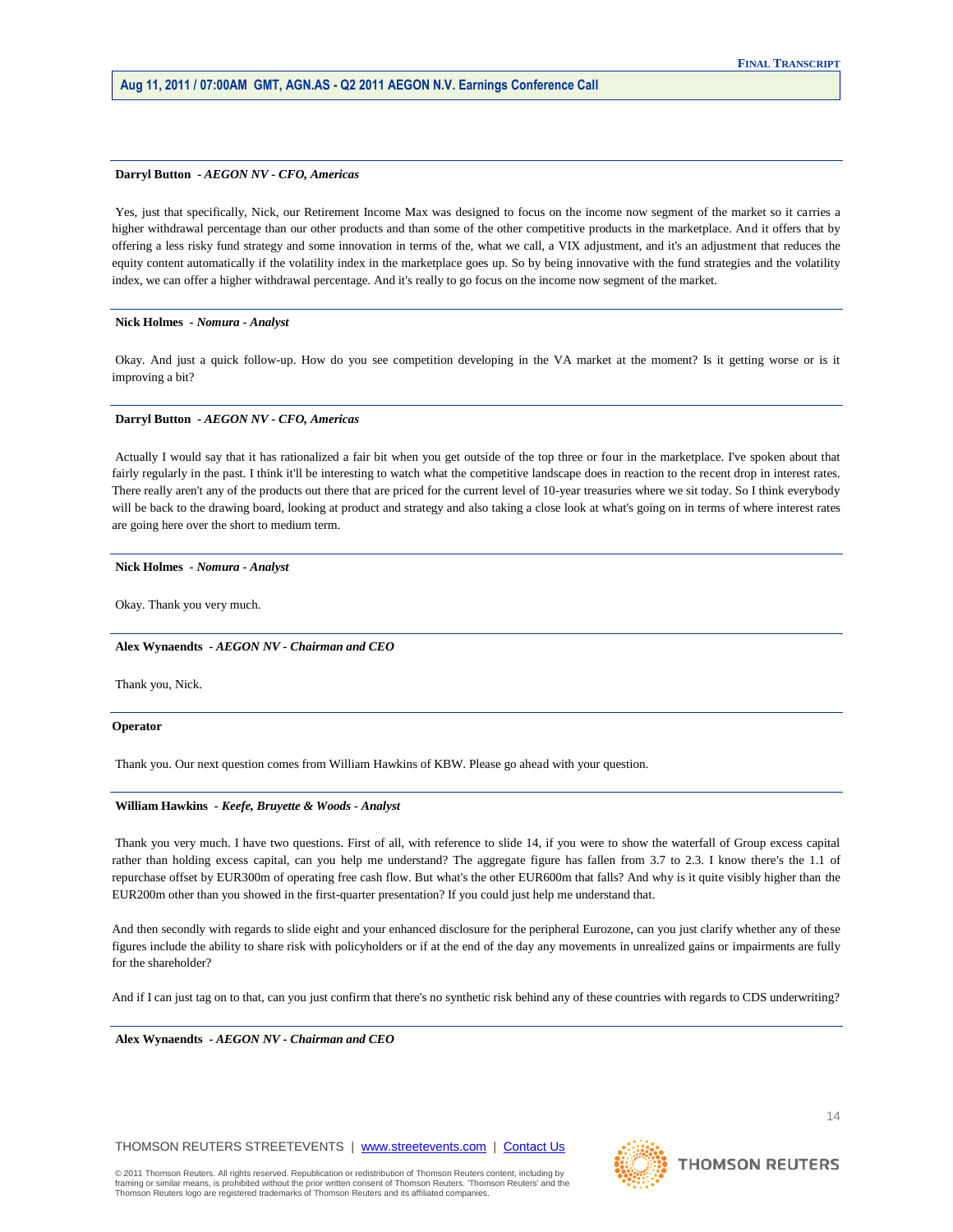Yes. On slide 14 we are focusing obviously on the excess capital position at the holding and that's why we have given you the waterfall. If you look at the numbers, if you go from A to B, because that's the waterfall you're looking at, yes, we have the repayment to the Dutch state. We get distributions from our businesses. And the number of one-off items which every quarter are in there, I think it would be better, if you would like to understand exact numbers, that I'll ask IR to follow up with you directly. But there's nothing major which has a significant impact.

In terms of the slide -- your question on the sharing risk with policyholders, the answer is no and this is effectively for the shareholders' risk.

And in terms of synthetic, we have no, I would call it, hidden exposure through synthetic risk. It's all direct exposure.

## **William Hawkins** *- Keefe, Bruyette & Woods - Analyst*

Thank you very much.

## **Operator**

Thank you. Our next question is from Jan Willem Weidema from ABN AMRO. Please go ahead with your question, sir.

#### **Jan Willem Weidema** *- ABN AMRO - Analyst*

Good morning. A few questions. Could you indicate for your capital what the benefit has been from the runoff of your spread-based business in 2Q '11 and what you expect there for the remainder of the year?

On [Envest], we're seeing some revaluations negatively there again. Do you expect these to materialize in the form of impairments later this year?

And finally on investments in subsidiaries, is everything you invest in Spain, was it in 2Q or is there more to come in the second half of 2011?

And do you expect other major investments in subsidiaries for the second half of the year?

#### **Alex Wynaendts** *- AEGON NV - Chairman and CEO*

On the exact amount of the run-off capital, I'll ask also IR to come back to you, Jan Willem.

In terms of Envest, as you know, Envest is effectively investments in real estate. These are residential rented real estate and we do adjust the value on a regular basis. I don't expect any impairments for these direct investments.

And I think in the investment subsidiaries here, we had a small investment in one of our new distribution agreements, the extension of the distribution agreement with Banca Civica and, yes, it's called Banca Civica nowadays, and one if its partners in the new merged entity.

#### **Jan Willem Weidema** *- ABN AMRO - Analyst*

And of those in 2Q? And for what amount was it?

## **Alex Wynaendts** *- AEGON NV - Chairman and CEO*

I'm not sure if we have disclosed that amount so I will check with IR. If we have disclosed it, I'll ask them to share it with you. But I don't think we've disclosed it. But it's a small amount anyway. It's not a big amount.

#### **Operator**

Thank you. Our next question comes from Lemer Salah from SNS Securities. Please go ahead with your question.

THOMSON REUTERS STREETEVENTS | www.streetevents.com | Contact Us



15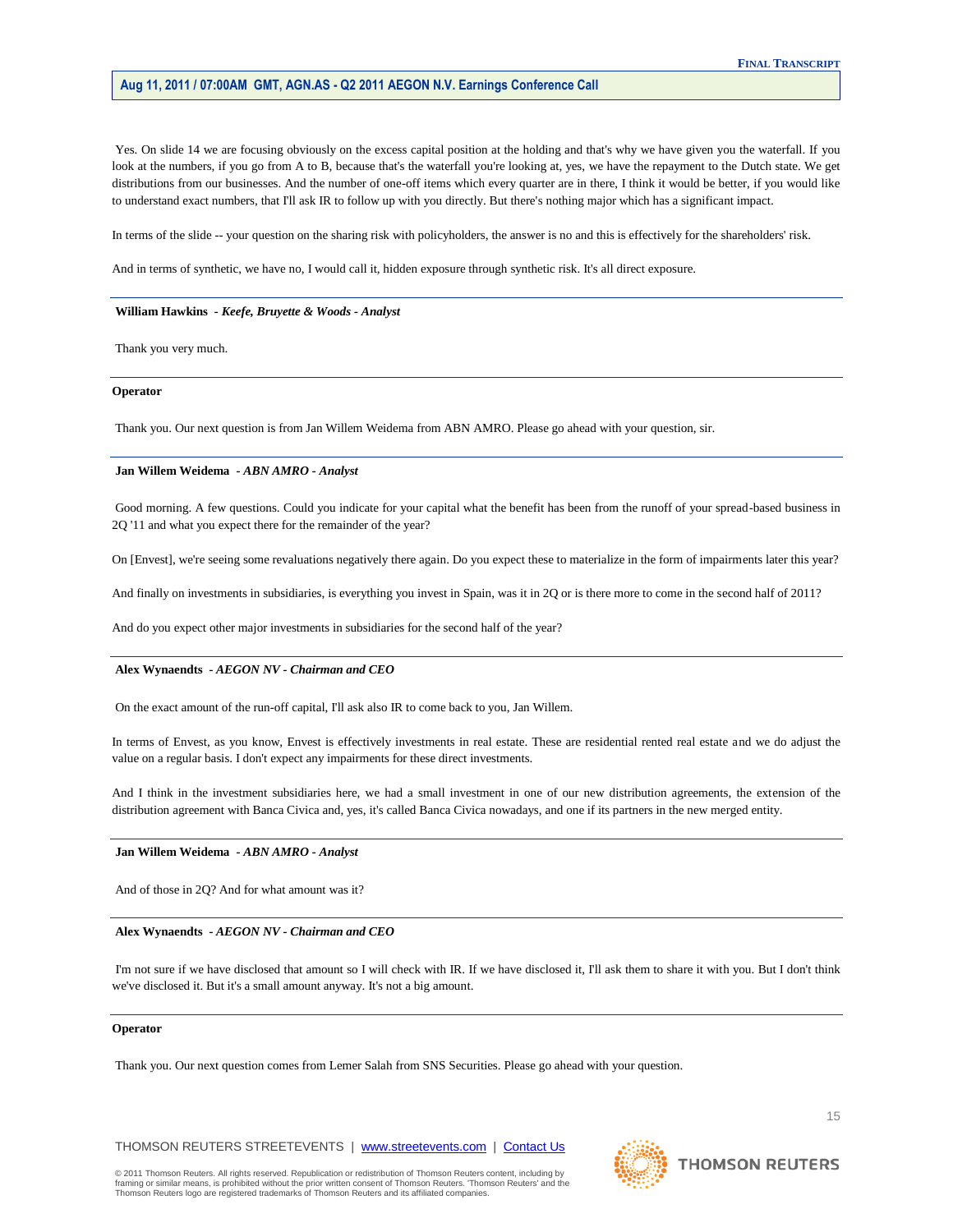#### **Lemer Salah** *- SNS Securities - Analyst*

Good morning gentlemen. Two questions from my side. First of all, can you please elaborate your position regarding pensions in the Netherlands. And when you implement this re-pricing, because I presume at the start of this quarter you won a couple of mandates, pension mandates, for example, [Nutrego]. So please elaborate on this.

Secondly on slide 10, I see that you just mentioned that you're on track to deliver 25% cost reduction there. But it seems that exceptional expenses are increasing while life and pension operating expenses are staying intact. What is happening right there because it seems that a lot of cost, restructuring cost will show up at the end of this year. So elaborate on that slide as well. Thank you.

#### **Alex Wynaendts** *- AEGON NV - Chairman and CEO*

Thank you. Yes, in terms of the pension business in the Netherlands, as I said in my introduction, we were one of the first companies to adjust the pricing to reflect the changed mortality which, as you know, is effectively for the strengthening of longevity. This is a market where we want to remain a significant player. As you know, we have between 20% and 25% market share. We have an excellent track record. But we are not willing to compete at pricing levels which do not reflect the updated longevity tables. And that means you do win some and you do lose others. That's as it is.

And we said that I expect that you'll see a lot of pension funds. As you know, these individual pension funds migrate to insured solutions and I expect also by that time that pricing will have to adjust to reflect the new reality. So I'd rather hold back a bit now in a market where I think the pricing is not yet reflecting the reality, because we will see more than enough opportunities coming forward and at that time we'll be able to execute on pricing.

By the way, Nutrego was 2010. It was indeed a point in 2010.

So your question on the UK, what I can tell you is we are on track on the plans to deliver two things. First of all, a cost restructuring of 25%. Secondly, the customer redress, which are two separate issues which obviously combine and have had an effect on the earnings.

And you're right, your observation that we'll see more restructuring charges at the end of the year is correct because we will see most of the people leaving by the end of the year. So we've had already, as you know, quite a number of people, employees that have left. But the biggest part of the employees are still -- still have to leave. And that's one you will, from an accounting point of view, see also effectively the restructuring charges.

## **Jan Willem Weidema** *- ABN AMRO - Analyst*

Okay. Thank you.

## **Operator**

Thank you. Our next question comes from Albert Ploegh from ING. Please go ahead with your question.

## **Albert Ploegh** *- ING - Analyst*

Yes. Good morning all. Yes, a few questions from my side. First one is on the capital solvency position and the IGD is now at 200%. Have you made any changes towards your hedging strategies in terms of protecting solvency given what's happening in the market? And could that also potentially have a negative impact on the underlying earnings growth for the second half? So is basically protecting solvency now more on top of the agenda than it was a few months ago?

Secondly, on the UK, of course very fee-sensitive business with the collapse in the equity markets right now. How could that impact your back book and are there any risks on DAC there for the second half as well? Thank you.

**Alex Wynaendts** *- AEGON NV - Chairman and CEO* 

THOMSON REUTERS STREETEVENTS | www.streetevents.com | Contact Us

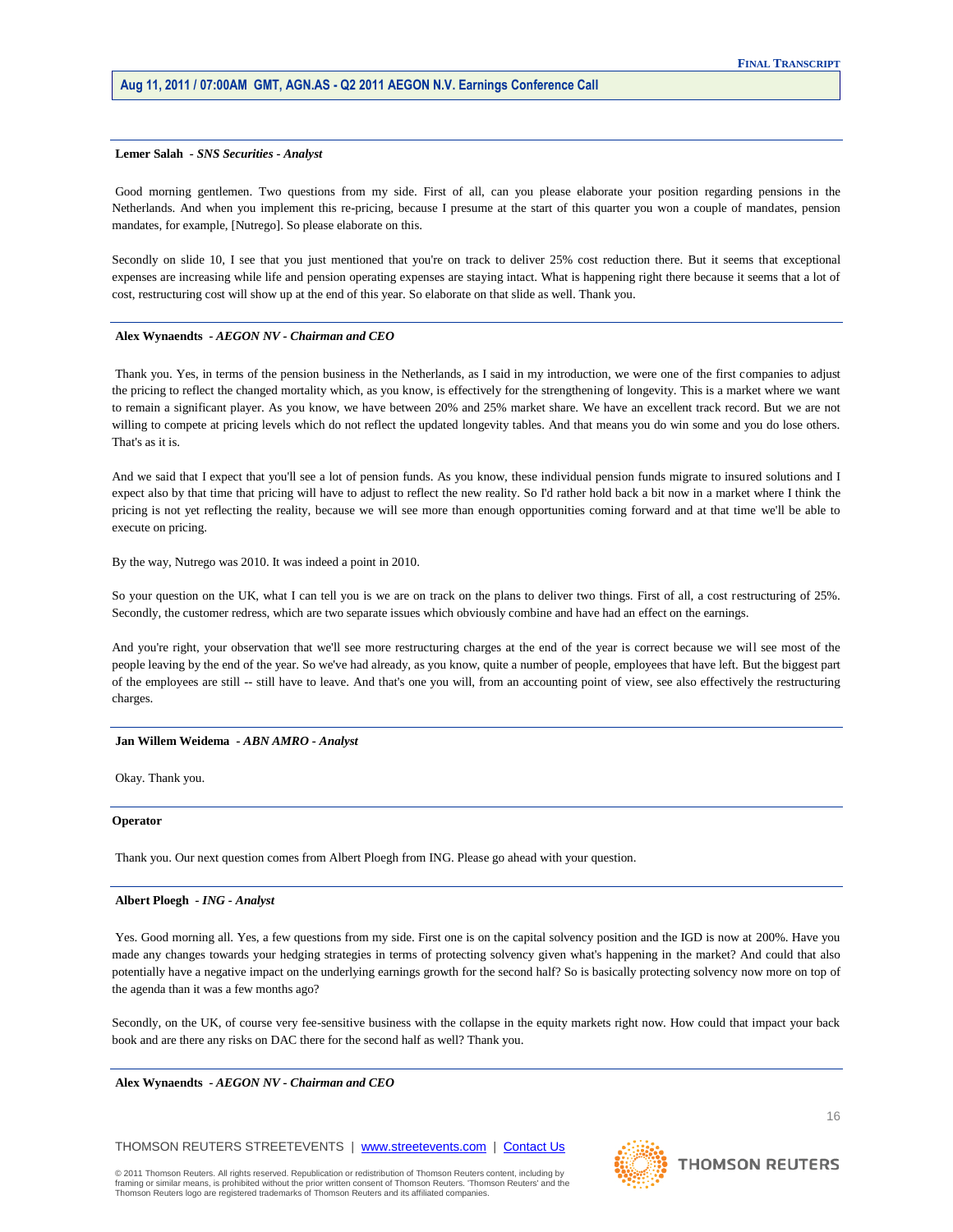Okay. They're good questions because the markets obviously have been coming down so violently. We're around, what, between 15% and 20% down since the beginning of the quarter. We are down around 100 basis points in the US, US treasury. It's more like 50 basis points in European spreads. Maybe what I'd like to do here is first of all say that obviously our priority number one remains in protecting our balance sheet, our ratios.

As you know, if I start in the Netherlands, for example, we have hedged the guaranteed part from an equity point of view and an interest rate point of view. So therefore I don't expect a lot of impact going forward. However, in the UK, you're right. The drop in the market will have a direct impact on earnings. Having said that, the way that we have protected also our DAC recoverability ratio is that at a level where we are right now, there is absolutely -- we're not even getting close to any risk on DAC. So you do not need to be worried about that.

Just to summarize, because I think I've given part of these numbers along this discussion and I think the first question was from Duncan, Duncan Russell. To give you an idea what I shared, 100 basis points decrease in interest rates, which we have seen 100 in the US and around 50 in Europe, would lead to around EUR20m to EUR25m negative impact per quarter. But it would also have an impact on our [NAC] ratio in the US, which then feeds back into the IGD ratio. I'd like to give you an indication for the US. What I would expect is 100 basis points would probably lead to 40% to 45% lower NAC ratio.

In terms of equity markets, the impact actually of a 20% decrease on the whole markets, assuming that bond markets haven't changed, because what you see of course is that bond values have gone up at the same time. So if I only isolate the equity part of it, I would expect that the impact on earnings of a 20% decrease in equity markets, and the equity market staying at that level, let's say the shock decrease, would be approximately EUR40m to EUR50m per quarter.

And I would expect a limited impact on our capital position in the Netherlands, a little bit in the UK. But we will see that actually the unhedged fees part and the impact on alternative investments, which are directly related to the equity markets, would also have an impact on RBC ratio, a bit lower than what is mentioned on interest rates, but around 35 basis points -- 35 points on RBC ratio.

## **Albert Ploegh** *- ING - Analyst*

Okay. That's very helpful. Maybe one follow-up question. So in the end of Q2, in Q2 at least some changes have been made in the portfolio in Holland. You see it more out of equity into fixed income. But can you maybe describe a bit in general where new money is now being invested in? It's of course very difficult in these markets. It would also be helpful if you change your asset mix a bit given the current markets.

#### **Alex Wynaendts** *- AEGON NV - Chairman and CEO*

Yes, as you know, consistent with our strategy of automatizing our ALM, we had effectively sold, I would say, some of the large -- the last part of equities which we had in our Dutch general accounts, and we have invested in fixed income and in credit. That's consistent with our strategy.

So where do we invest new money? Yes, we invest new money in fixed income markets. As you know, we focus on high-quality fixed income markets. Having said that, with the Germans right now, what we're seeing it's clearly getting more difficult. But the focus really is new money on high-quality investments where I believe that corporates now are giving us actually the best opportunities. The corporates in general, if you look at the US but also in Europe, they are cash-rich. They have strong balance sheets. So they offer now in our view the best investment opportunities for our new money.

## **Albert Ploegh** *- ING - Analyst*

And maybe one final question is related to Solvency II. With now discussion on the matching premium concept, how would that impact basically your business? Would that be more favorable compared to the illiquidity premiums and in that case fine for what's suggested? Maybe you can give some comments on them.

## **Alex Wynaendts** *- AEGON NV - Chairman and CEO*

So I'd love to make comments, but then I'd probably need at least a half an hour and I don't intend to do it. Let me tell you the following. The discussions around matching premium, liquidity premium term is now being replaced by counter-cyclicality premium. It's now very much in the

THOMSON REUTERS STREETEVENTS | www.streetevents.com | Contact Us

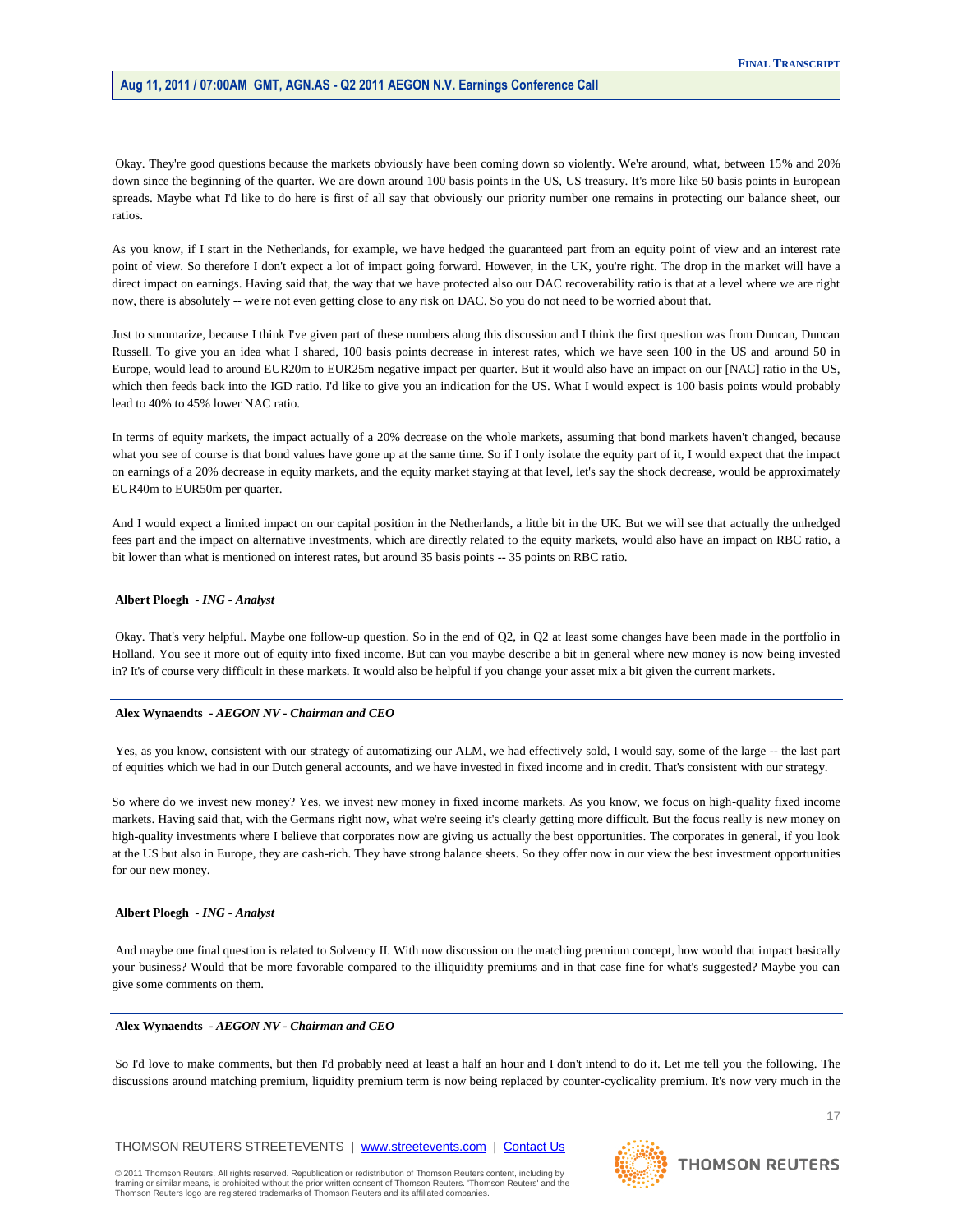hands of the European Commission together with the industry. We have the European parliament, national government. At this point in time there is absolutely no clarity as to where it will end.

What I can tell you is that we are working closely together as an industry to come up with proposals which we believe are the right proposals for the long term in the industry. And again the crisis of today shows that there needs to be some other counter-cyclical mechanism because some of the countries of course where we see spreads go up very dramatically, and we've seen that in Italy, we've actually also seen a kind of attempt yesterday on France, are only reminders that the Solvency II system needs to have a mechanism which deals with the counter-cyclical element or a dampening factor of whatever the term is.

The exact terminology is still in debate. And matching premium has now been put on the table as a solution in some of the countries. It's too early to give you what the outcome will be. But I think what is important is that we feel that we have a good dialogue and we're going in the right direction and the environment now reminds everybody who needs to be reminded that we need to have a dampening factor or a counter-cyclical mechanism in the whole approach.

#### **Albert Ploegh** *- ING - Analyst*

Okay. Thank you very much.

## **Alex Wynaendts** *- AEGON NV - Chairman and CEO*

Thank you.

#### **Operator**

Thank you sir. We have no further questions at this time. Please continue with any further points you wish to raise.

#### **Alex Wynaendts** *- AEGON NV - Chairman and CEO*

Thank you very much.

#### **Operator**

Ladies and gentlemen, this concludes today's AEGON second-quarter 2011 results conference call for analysts and investors. Thank you for participating. You may now disconnect.